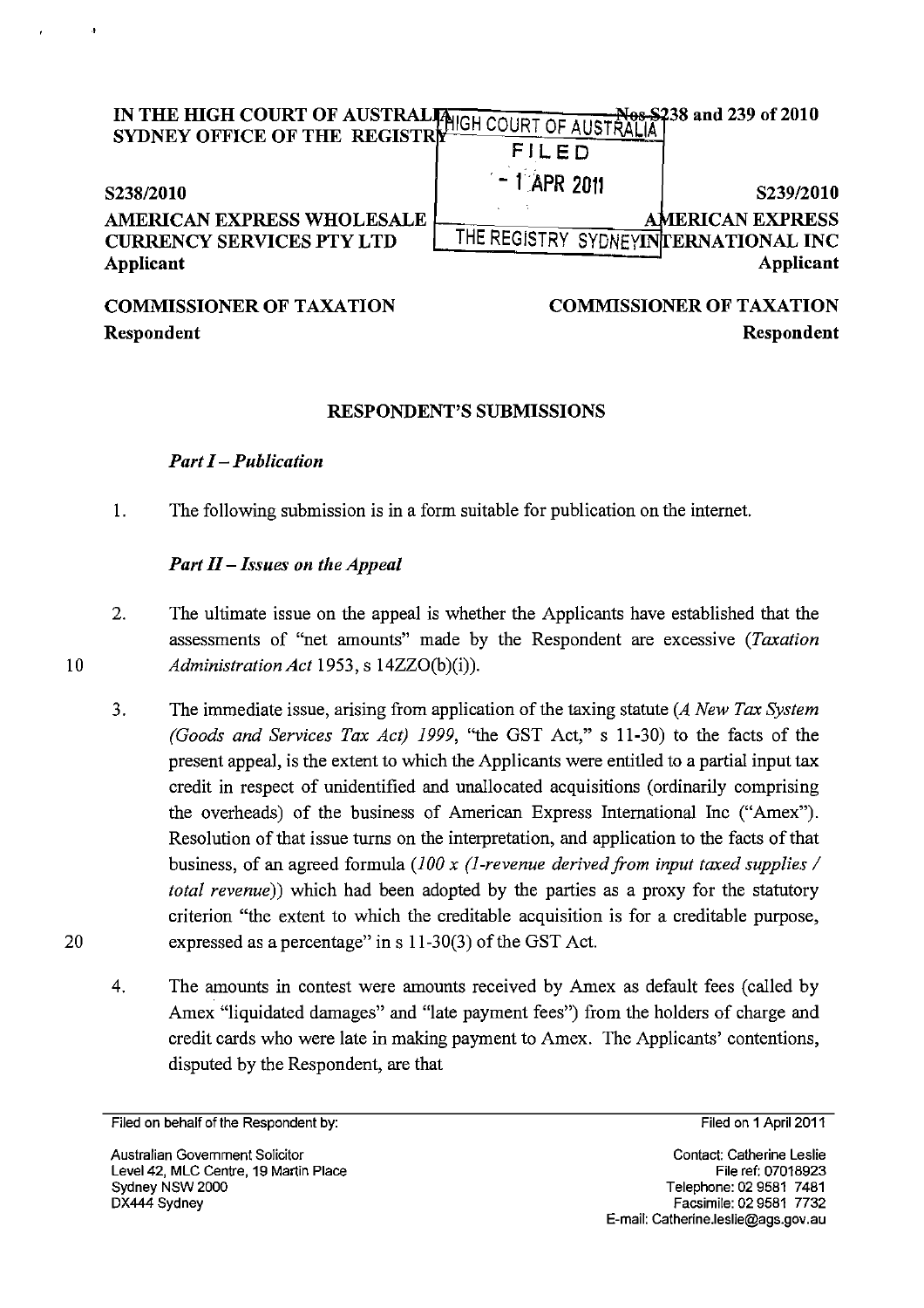- (a) in construing the agreed proxy fonnula, the word "revenue" where first appearing, but not where second appearing, is confined in its meaning to what comprises "consideration" as defined in the GST Act;
- (b) for the purpose of the fonnula, the default fees were revenue (included in the denominator), but not consideration derived from input taxed supplies (and thus not included in the numerator); and
- (c) all supplies made by Amex to the holders of charge and credit cards (other than extended credit at interest) were made in or under a "payment system" within the meaning of Reg 40-5.12 of the GST Regulations.
- 10 5. The procedural issue raised by the Applicants' notice of appeal is whether in exercise of its discretion the Full Court should, by reason of his acquiescence in the error in the proceedings at first instance, have precluded the Respondent from disputing on appeal the Applicants' contention in para 4(a) above.

## *Part 111* - *Section 78B*

6. The Respondent certifies that he considers that no notice is required to be given under s 78B of the Judiciary Act.

## *Part IV-Material Facts*

- 7. The Respondent agrees with the statements of fact at paragraphs [8-15] of the Applicants' submissions. The inferences drawn in paragraph  $[16]$ <sup>2</sup> are not contested by the Respondent, although the selective citation of the Respondent's ruling (which was not put in evidence) omits his ruling that cardholders are not participants in a payment system to whom taxable supplies of or under a payment system are made.<sup>3</sup>
- 8. Factual contentions and assumptions elsewhere in the Applicants' submissions have no foundation in the evidence and are not accepted:
	- (a) that the Amex system is a "closed loop" or "three party" system;  $4$

20

2

 $\mathbf{1}$ 

The Applicants' submissions at [71-72] appear to dispute that the default fees were revenue, but the Applicants included their amount in the denominator for the purpose of applying the formula.

Those in the second and subsequent sentences. No evidence was led by the Applicants on the matters stated in paragraph [16]. The Respondent does not accept the factual assertion in the first sentence.

<sup>3</sup>  GSTR *2002/2* Appendix 2 item A1 00, "in relation to charge, credit and debit card transactions": "Account holders are not (in that capacity) participants in a payment system"

<sup>4</sup>  Applicants' submissions at [8], [38]. Material not in evidence but in the Application Book suggests otherwise: during the period in contest, "Two major banks ... entered into agreements with American Express to issue American Express cards," AB xx Payment Systems Board Annual Report 2004 at p 13.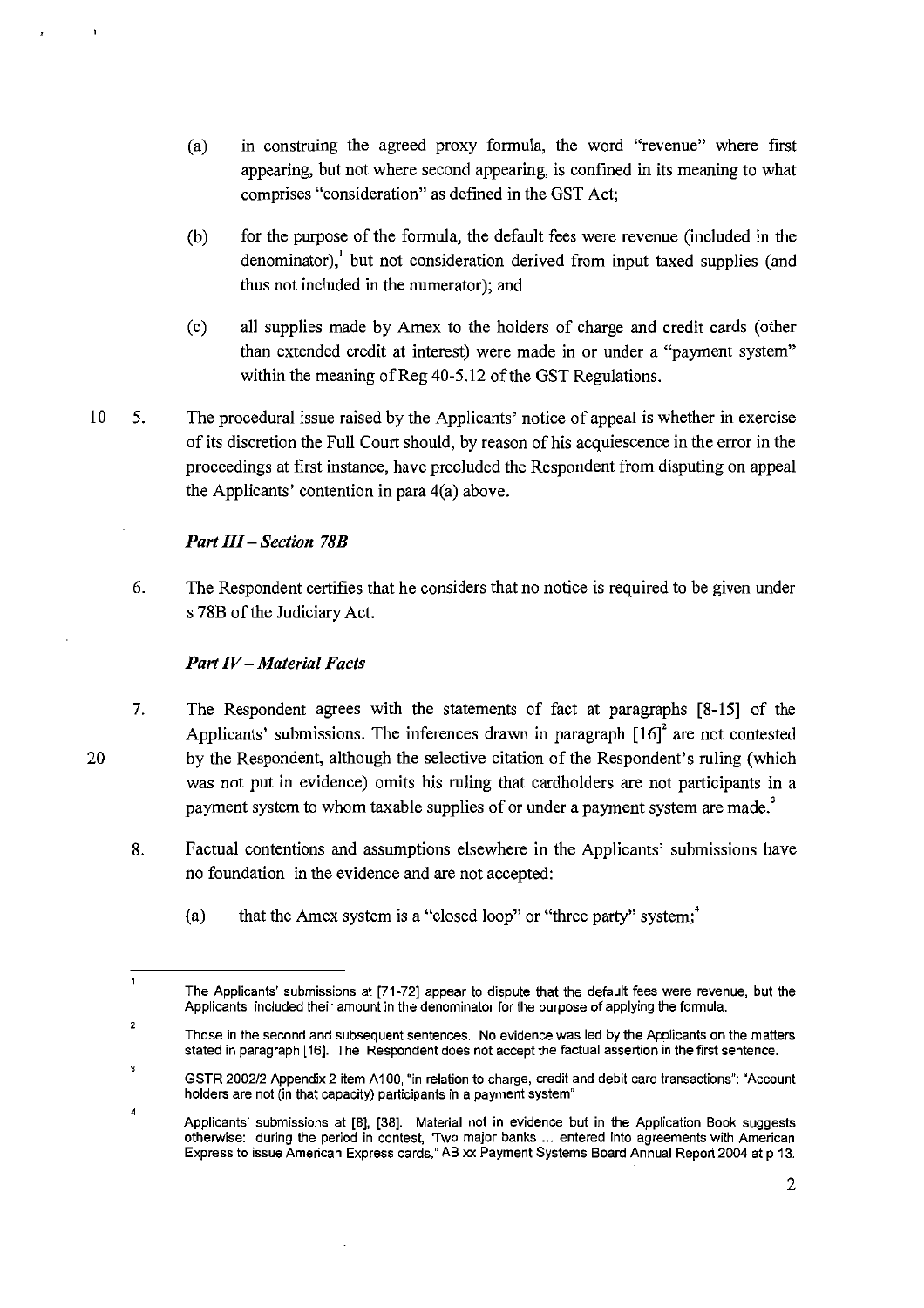- (b) that "the system is provided to cardholders predominantly so that fees can be earned by Amex from merchants"
- (c) that "the default fees relate to the making of taxable supplies to merchants"  $$ on the evidence, the default fees relate to the terms of the contracts, and to the dealings, between Amex and its cardholders, and are calculated by reference to the historical cost to Arnex of defaults (including the income lost by reason of the default and the costs of recovery);<sup>7</sup>
- (d) that the GST for which input tax credits are claimed is "GST imbedded in acquisitions in connection with recovering amounts from cardholders<sup> $n<sup>8</sup>$  - the</sup> input tax credits in issue relate to all general overheads;
- (e) that the notion that "revenue" in the numerator of the agreed formula meant "consideration" had its origin in the Respondent's audit report;<sup>9</sup> the notion had its origin in the Applicants' returns the subject of that report.

## *Part V-Statutory material*

9. In addition to the legislative materials set out in Annexure A to the Applicants' submission, the further provisions set out in the annexure hereto are relevant.

## *Part VI* - *Argument for the Respondent*

- 10. For the reasons which follow the Respondent submits –
- 

 $\overline{a}$ 

(i) By the contracts governing the issue of the cards to the cardholders Amex 20 made to the cardholders a supply of rights under those contracts which was a financial supply;

7 Applicants' submissions [14J. affidavit of Hirokawa (24 August 2007) at [33-39J

Also in the period, third parties (eg, the Law Society of NSW) entered into agreements with Amex to **issue third party branded cards. There is no evidence as to the extent to which any Amex "payment**  system" extended to these arrangements; had the terms and operation of a "payment system" been put **in issue at first instance, it may be expected that there would have been an evidentiary investigation of the arrangements.** 

<sup>5</sup>  Applicants' submissions [16J

<sup>6</sup>  **Applicants' submissions [25]; a variation of this contention, equally unfounded in evidence, is that "the costs of recovering amounts from cardholders are in truth part of the cost of earning merchant commissions, n Applicants' submissions [26]** 

<sup>8</sup>  Applicants' submissions at [23], [24], [42], [61]

Applicants' submissions [62], [63], [66].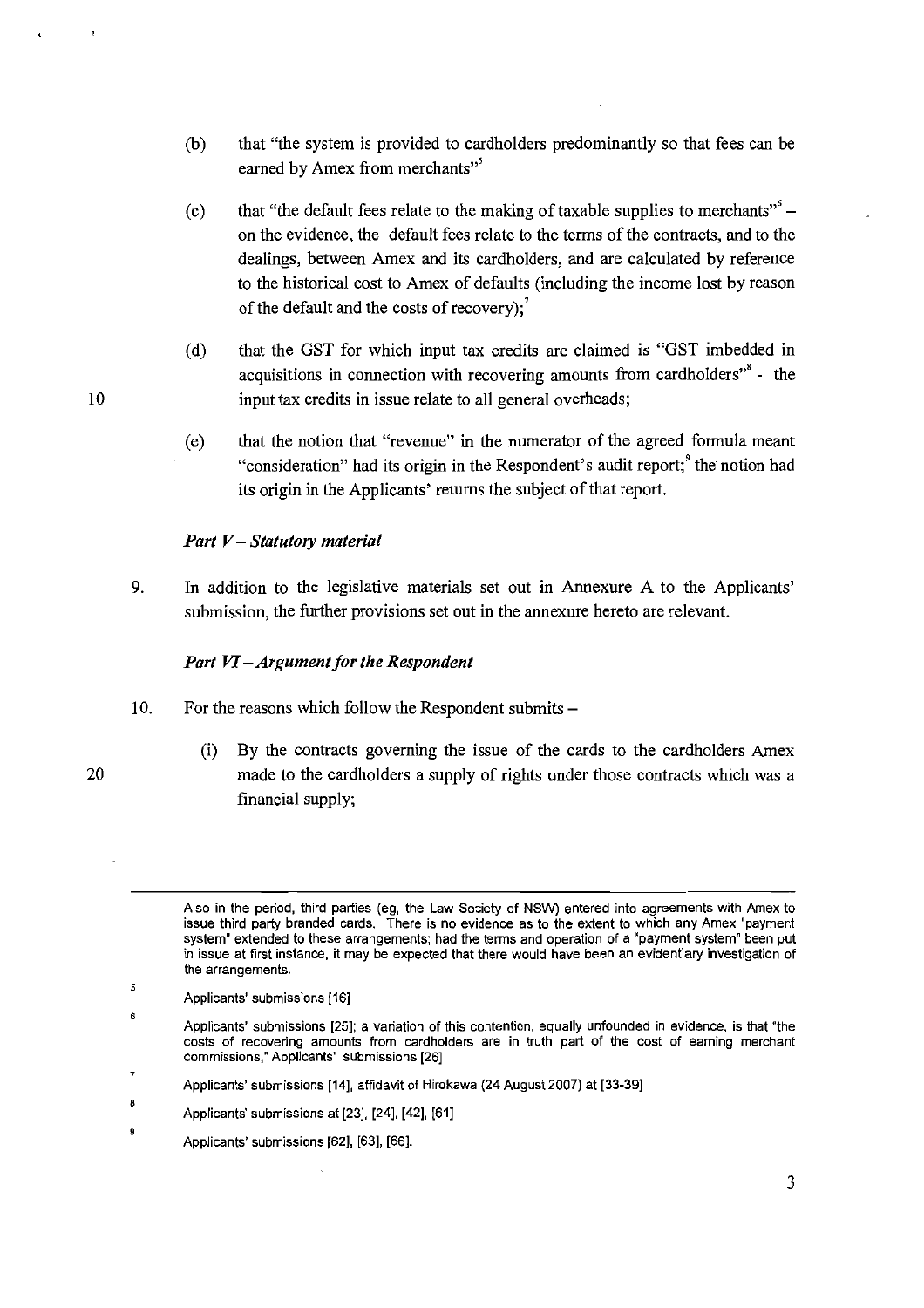- (ii) The default fees paid to Amex under those contracts comprised "revenue derived" from that supply, and so revenue derived from an input taxed financial supply, for the purpose of the agreed formula;
- (iii) So far as it is relevant (the Respondent says it is not), the default fees were "consideration" for the financial supply in (i) within the meaning of s 9-15 of the GST Act;
- (iv) The supply of rights under the issue contracts was not a supply of, or of an interest in or under, a payment system;
- (v) The Applicants' claim to increase the s 11-30(3) extent of creditable purpose 10 adopted in assessing the amount of input tax credits to which they were entitled was not made out and the Respondent's assessments are not shown to be excessive;
	- (vi) The Full Court's decision to allow the Respondent to present the argument in para (ii) above on his appeal to that Court should not be disturbed.
	- *(a) Factual context*

11. By the assessments in contest in this appeal the Respondent reduced the amount of input tax credits allowed to the Applicants in respect of Amex's acquisitions of overheads. The relevant criterion of entitlement to input tax credits is *extent of creditable purpose,* viz, "the extent to which the \*creditable acquisition is for a \*creditable purpose, expressed as a percentage of the total purpose of the acquisition"  $(s 11-30(3))$ .

12. The parties agreed<sup>10</sup> to adopt, as a measure of the "extent," the formula  $100 \times (1 -$ *(revenue derived from input taxed supplies* / *total revenue)),* thereby taking the ratio between the respective shares of revenue derived from input taxed supplies and from other sources as a proxy for the extent of creditable purpose.

13. The particular amount of revenue in contest (viz, as to whether it was "derived from input taxed supplies") is the amount received by Amex in consequence of the holders of charge and credit cards defaulting in compliance with their obligations under contracts incorporating the terms of issue of the cards.<sup>11</sup> The amounts, described as "liquidated damages" and "late payment fees," were payable under the terms of those

30

<sup>10</sup>  The power in subs 11-30(5) to "determine, in writing, one or more ways in which to work out, for the purpose of subsection (3), the extent to which a creditable acquisition is for a creditable purpose" was **not exercised in the present case.** 

Interest paid by credit card holders who elect to defer payment is not included in the "default fees" in **issue.**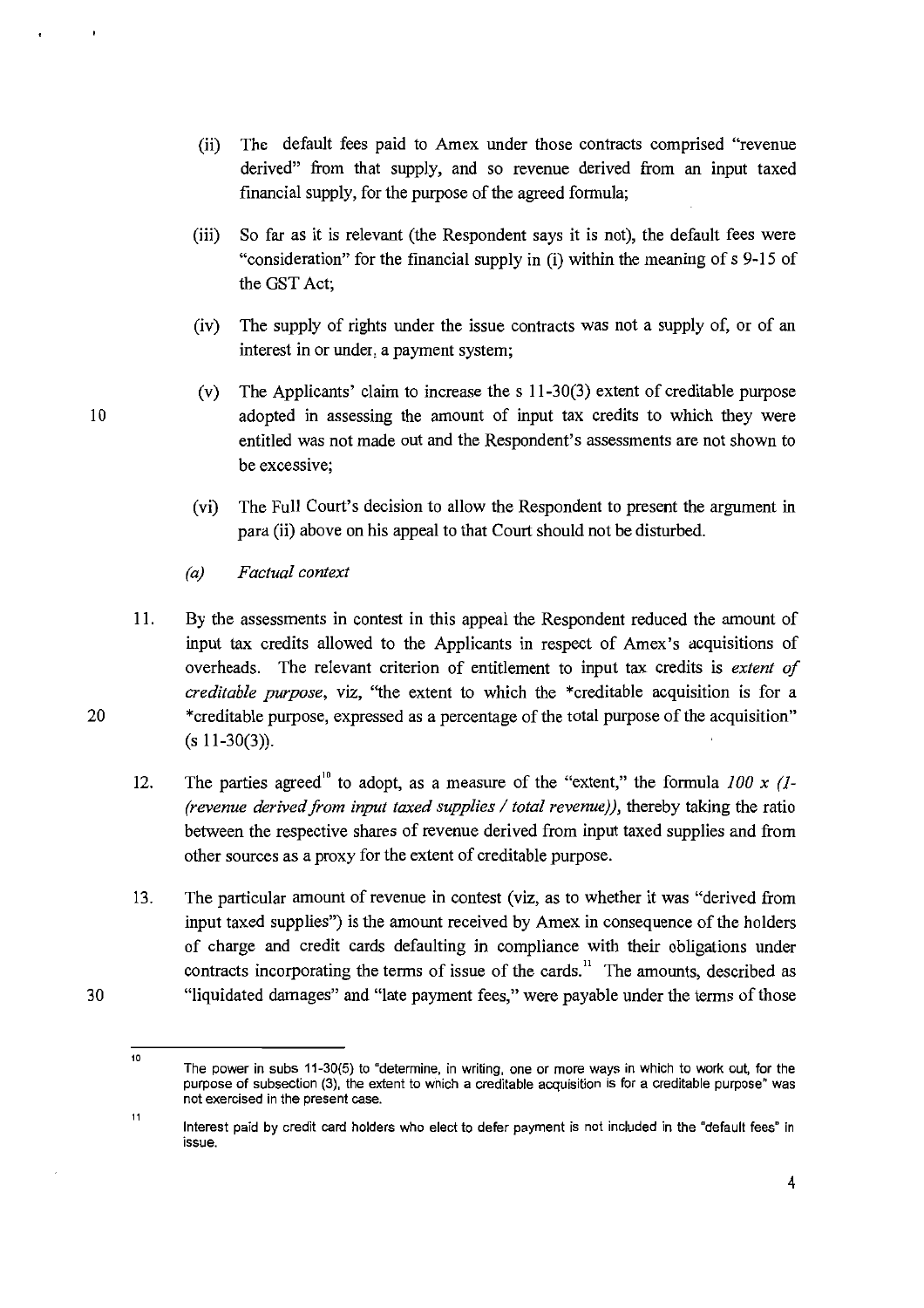contracts, and the revenue comprising the "liquidated damages" and "late payment fee" amounts was derived from the making of supplies under those contracts.

- 14. By those contracts, and in consideration inter alia of annual cardholder fees paid under the contracts, Amex conferred on and supplied to the cardholders from whom the default fees were received, rights (i) to possession of the cards, (ii) to tender the cards to merchants in satisfaction of the price of goods and services, and (iii) to make payment of the price amount to Amex not immediately upon tender of the card but at a date up to 55 days later.
	- *(b) Financial supply: Reg 40-5. 09*
- 10 15. The Respondent submits that the supply by Amex to the cardholders of the rights identified in paragraph 14 was a financial supply.
	- 16. Materially for the purposes of this appeal, a supply is a financial supply if (inter alia) it is "the provision [or] acquisition ... for consideration ... " of "an interest in or under ... a debt, credit arrangement or right to credit."<sup>12</sup> An "interest" is "anything that is recognised at law or in equity as property in any form."<sup>13</sup><br>All members of the Full Court concluded,<sup>14</sup> and the Applicants do no recognised at law or in equity as property in any form. $n^{13}$
	- 17. that the combination of rights (ii) and (iii) in paragraph 14 above is a "credit arrangement or right to credit." The Respondent submits that the Full Court was right so to conclude. The Applicants' submissions concerning "credit" are misdirected: it is immaterial that there is no "deferral" from the due date of an obligation to pay, but sufficient that the due date is later than the date on which the cardholder by tender of the card satisfies the price of goods or services;<sup>16</sup> and it is immaterial whether the

<sup>12</sup>  GST Act s 40-5(2); GST Regulations Reg 40-5.8. 40-5.9(1), (3)

<sup>13</sup>  Reg 40-5.02; the Regulation gives as an example of an interest "a debt or a right to credit."

<sup>14</sup>  (2010) 187 FCR 398,410 [52] (Dowsett J), 434-5 [149-155] (Kenny and Middleton JJ); see also Sch 7 **Part 2 Item 2, "opening, keeping, operating, maintaining and closing charge and credit card facilities" as**  an example of a "credit arrangement of right to credit" in Reg 40-5.09 item 2, and Fitz-Gibbon v Inspector General in Bankruptcy (2001) 180 ALR 475 at 479 [15]

<sup>15</sup>  The Applicants' submissions at [49] advance an argument that there was no deferral of an obligation to pay the statement amount on the due date, and that therefore there was no "credit arrangement" or **provision of credit. This argument does not meet the submission of the Respondent, and the conclusion**  of the Full Court, that there was a "credit arrangement or right to credit" comprised in the contract under which the cardholders could tender the card as the price of goods or services and not be required to disburse that price (to Amex) until the due date of the statement amount.

<sup>16</sup>  Applicants' submissions at [49]. The question is not, as it was in Prime Wheat Association v CC of SD (1997) 42 NSWLR 505, whether there is a loan of money or a forbearance to demand money owing, nor as it was in Chow Yoong Hong v Choong Fah Rubber Manufactory [1962] AC 209 whether there is a loan of money, nor as it was in American Express International Inc v C of SR (2004) 10 VR 145 whether **there was a "repayment" to the merchant or a "continuing credit agreement." In the last-mentioned**  case, Amex did not dispute that it was a "credit provider,' but to the contrary relied on the Tribunal finding ([2002] VCAT 376, [4-5]) that it was: 10 VR 145, 150 [8-10].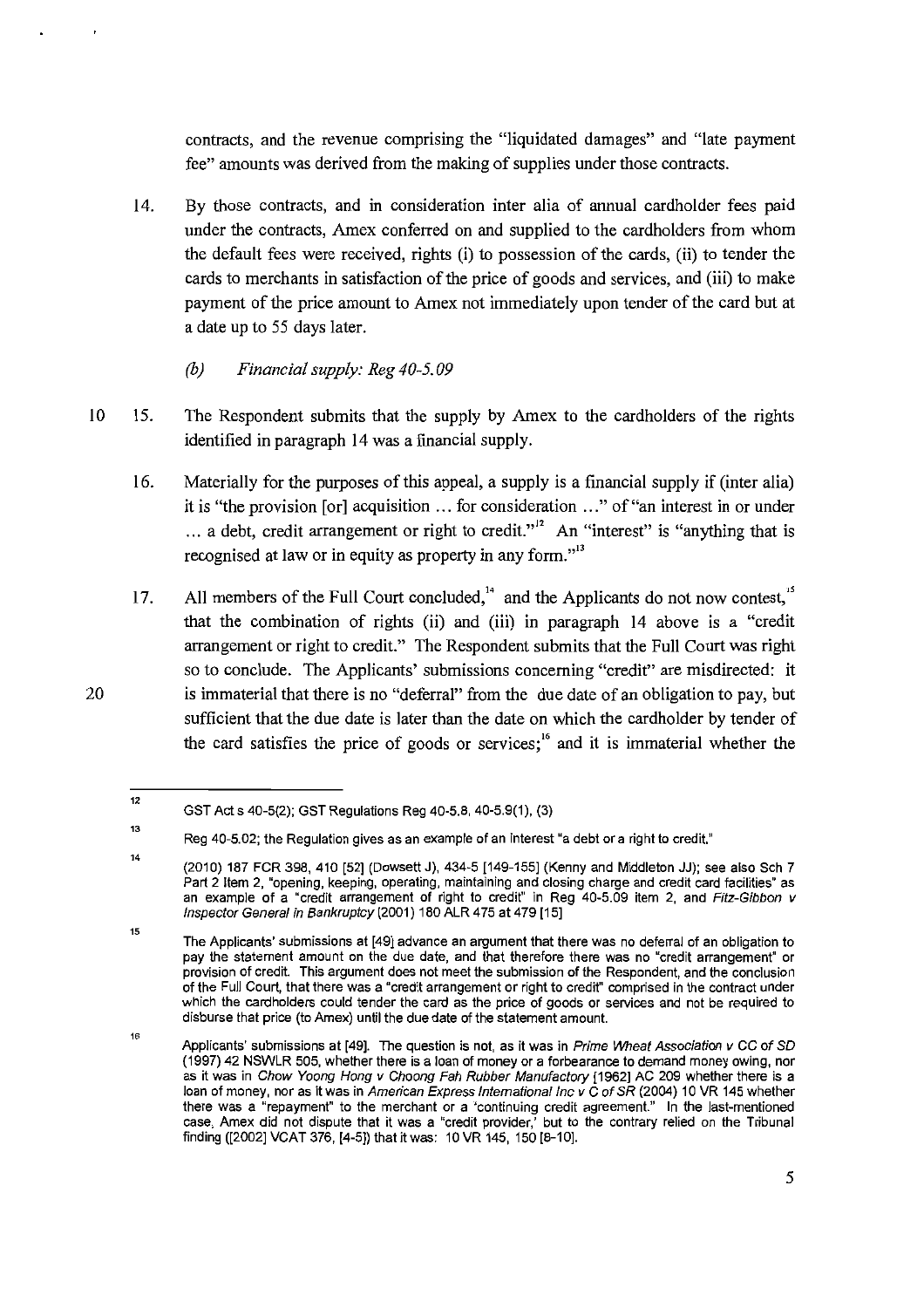default fees are "consideration" for the supply of the credit arrangement, but sufficient that they are revenue derived from the financial supply of the credit arrangement.<sup>17</sup>

- 18. Nor do the Applicants dispute that the identified rights were conferred on, and so supplied to, the cardholders. The Applicants' submission is that those rights were not "property rights."<sup>18</sup> This submission misstates the statutory criterion: an interest is *"anything* that is *recognised* at law or in equity as property *in any jorm."l'*
- 19. "Property" is a broad and potentially ambiguous term,  $20$  the content of which must as a matter of statutory interpretation be divined from the context in which it appears. The concept is not "monolithic;"<sup>21</sup> in a testamentary context it is "the most comprehensive of all the terms which can be used, inasmuch as it is indicative and descriptive of every possible interest which the party can have,"<sup>22</sup> in other contexts it may be spoken of as a "bundle of rights" or as "a legally endorsed concentration of power over things and resources."<sup>3</sup> and may extend to a bare right of action.<sup>24</sup> The concept extends to rights which are protected at law or in equity, whether or not they are transferable: "It may be said categorically that alienability is not an indispensable attribute of a right of property according to the general sense which the word 'property' bears in the law."<sup>25</sup> A right "cognizable at law"<sup>26</sup> is property; in the task of characterisation, "how the law

26

<sup>17</sup>  Applicants' submissions at [50]. The cardholder annual fee is consideration for the financial supply. Moreover, if it were a relevant question, the default fees were "consideration" (as defined) for the financial supply. for the reasons at [25] below.

<sup>18</sup>  See for example at (53). "property rights," and [57]. "proprietary rights." The statutory criterion is incompletely set out at Applicants' submission [53] but not thereafter addressed.

<sup>19</sup>  Reg 40-5.02, emphasis added

<sup>20</sup>  Yanner v Eaton (1999) 201 CLR 351, 388 [85]; Commonwealth v Yarmin (2001) 208 CLR 1, 38 [13]

<sup>21</sup>  Yanner v Eaton (1999) 201 CLR 351, 366 [19]

<sup>22</sup>  Jones v Skinner (1835) 5 LJ Ch (NS) 87 at 90 per Lord Langdale MR, cited in Yanner v Eaton (1999) 201 CLR 351. 366 [19]

<sup>23</sup>  Telstra Corp Ltd v Commonwealth (2008) 234 CLR 210, 230  $[44]$ , dealing with s 51(xxxi) of the Constitution and citing Yanner v Eaton (1999) 201 CLR 351, 365-7 [17]-[20]. dealing with the expression "property in" a thing.

<sup>24</sup>  Wurridjal v Commonwealth of Australia (2009) 237 CLR 309, 361 [90]. Georgiadis v Australian and Overseas Telecommunications Corp (1994) 179 CLR 297, 308, 312, Commonwealth v Mewett (1997) 191 CLR 471, 534; National Trustees Executors and Agency Co of Australasia Lld v FC of T (1954) 91 CLR 540.583

<sup>25</sup>  National Trustees Executors and Agency Co of Australasia Lld v FC of T (1954) 91 CLR 540. 583.2 per Kilto J, adopted by Dixon CJ at 557.5. Fullagar J at 568.7; cf Yanner v Eaton (1999) 201 CLR 351. 388 [85] per Gummow J

Thomson's Case (Perpetual Executors & Trustees Association of Australia Lld. v FC of T (1948) 77 CLR 1,26-27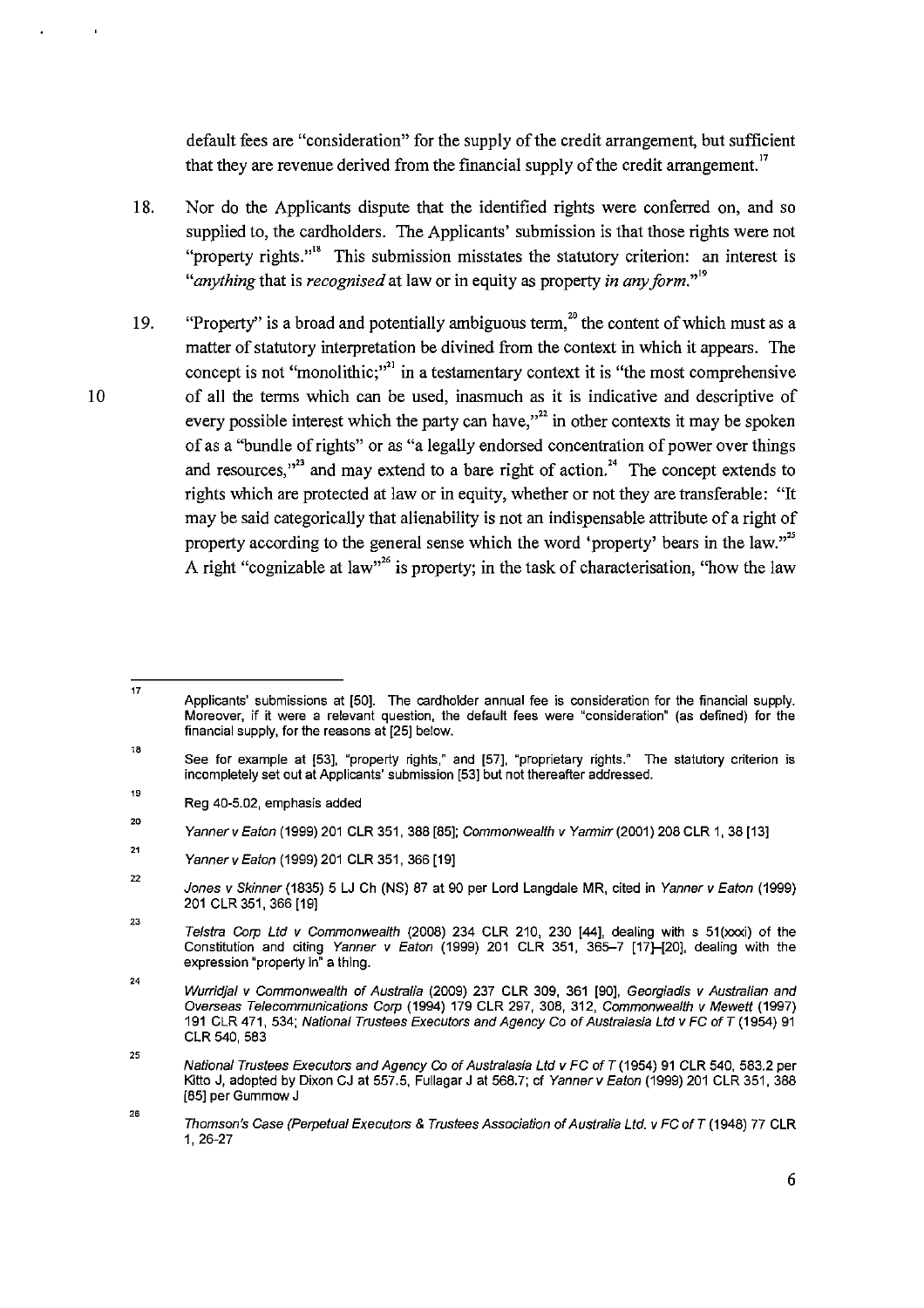protects an interest is not so important as the recognition which the law gives to it as something which the law intends to be enjoyed."<sup>27</sup>

- 20. The contractual rights conferred on the cardholders by the terms of issue of the cards, including in particular the rights identified in paragraph 14 above, are "cognisable at law" and are "recognised at law and in equity as property in any form."
- 21. The authorities relied on by the Applicants turn on issues and statutory criteria remote from the present and provide little or no guidance to the construction of the GST Regulations. When liability to tax is conditioned on a conveyance or sale of property, $^{28}$  or rights turn on whether property is "unalienated."<sup>29</sup> the concept of "property" must necessarily involve alienability. When the contest is as to priority of rights in realty subject to registered title, the right for which priority is claimed must be "proprietary," a right in the land, and not merely personal.<sup>30</sup> When the question is whether there has been an "acquisition of property" from a claimant, to be "acquired" the property must be capable of transfer from the claimant by the acquirer.<sup>31</sup> In contrast, where the issue does not turn on a transfer, or on competing equitable estates, $3<sup>2</sup>$  but on what of value is or was owned by a testator, or on the nature of presently enjoyable rights,<sup>33</sup> alienability and the ability to recover alienated property from third parties are not essential attributes of the concept. The observations of Lord Wilberforce in *Gartside v IRC*<sup>34</sup> are in point: the "word has to do duty in several quite"

<sup>27</sup>  National Trustees Executors and Agency Co of Australasia Lld v FC of T(1954) 91 CLR 540. 557.9 per Dixon CJ

<sup>28</sup>  In C of SD v Yeend (1929) 43 CLR 235 the liability in issue was to duty on a conveyance or sale. In like vein, Jack v Smaif (1905) 2 CLR 684 the issue was whether a grocer's licence attached to particular **premises was "property which passed to the trustee" in bankruptcy, and being personal and non**transferable it was held not to be such property.

<sup>29</sup>  In R v Toohey; Ex parte Meneling Station Pty Ltd (1982) 158 CLR 327 the question was whether the holder of a grazing licence had such rights in the land that the land, or an interest in it, had been "alienated" to the grazier.

<sup>30</sup>  National Provincial Bank Ltd v Ainsworth [1965] AC 1175 concerned priorities between a mortgagee and the mortgagor's wife. who had only personal rights against the husband

<sup>31</sup>  ICM Agriculture Ply Lld v The Commonwealth (2009) 240 CLR 140 concerned a claim to invoke the constitutional protection in s 51 (xxxi) constraining "acquisition of property."

<sup>32</sup>  It is such issues which are the subject of the chapters ("Equitable Estates and Interests," and "Assignments in Equity") in Meagher Heydon & Leeming, Equity Doctrines and Remedies, which are cited by the Applicants.

<sup>33</sup>  Yanner v Eaton (1999) 201 CLR 351, concerning "property in" fauna.

<sup>34</sup>  [1968] AC 553 at 617, quoting Viscount Radcliffe, delivering the Board's judgment in Commissioner of Stamp Duties (Queensland) v Uvingston [1965] AC 694 at 719, and adopted by this Court in CPT Custodian Ltd v C of SR (2005) 224 CLR 98, 114 [31]. Viscount Radcliffe went on to add (at 712) that "the terminology of our legal system has not produced a sufficient variety of words to represent the **various meanings which can be conveyed by the words 'interest' and 'property'. Thus propositions are**  advanced or rebutted by the employment of terms that have not in themselves a common basis of **definition"**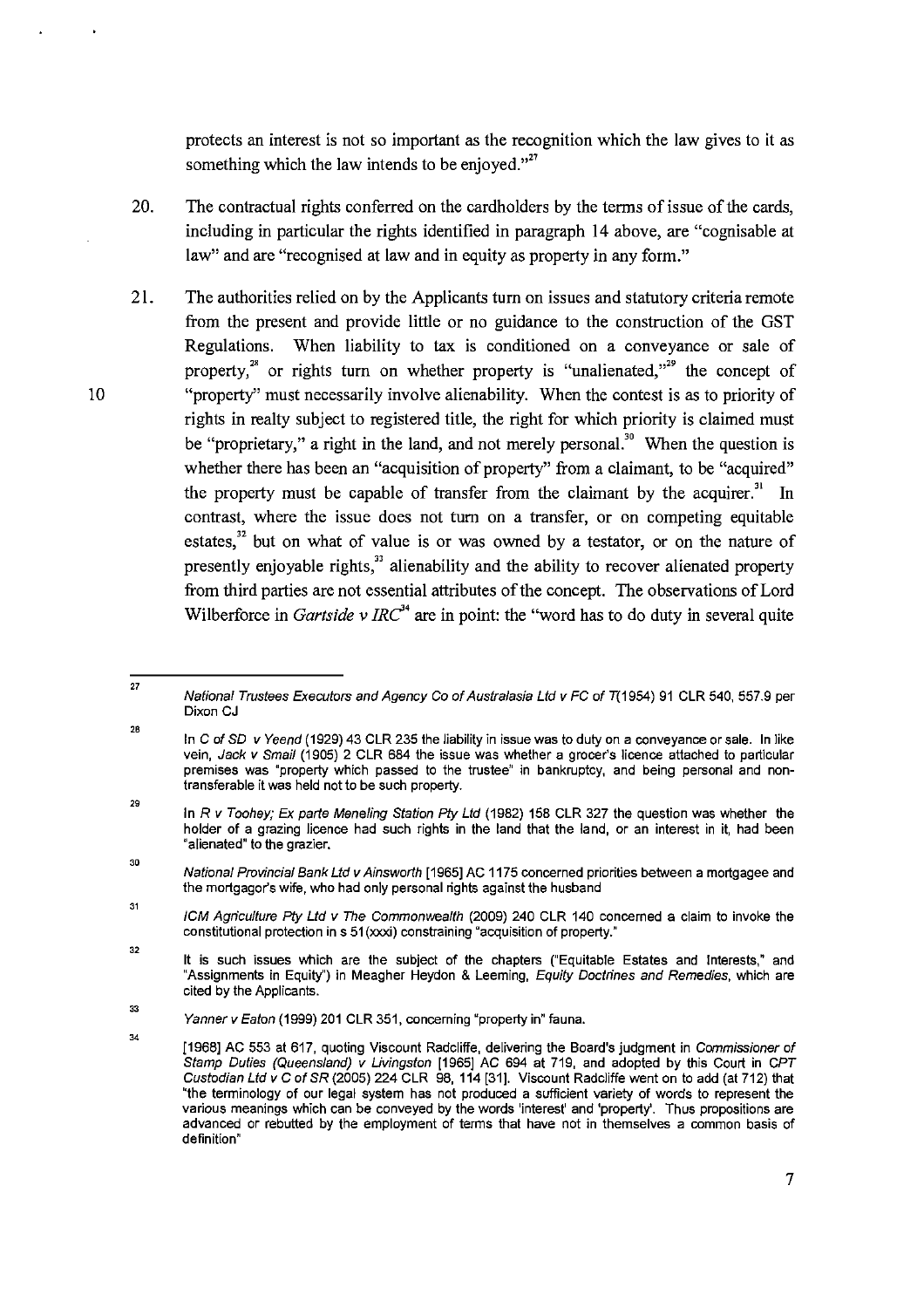different legal contexts to express rights of very different characters and ... to transfer a meaning from one context to another may breed confusion."

- 22. The statutory context in which the present question arises does not narrow, but rather broadens, the scope of what is designated by "property." Financial supplies are a subset of what is supplied (s 40-1). The breadth of "supply"  $-$  "any form of supply" whatsoever"  $-$  does not limit the concept of "financial supply," and the language of the regulations is also broad: an interest may be provided or acquired as well as disposed of.<sup>35</sup> The "interest" which is the subject matter of the relevant provision or acquisition may be "anything" which is "recognised at law or in equity" as property. The concept invoked is one of identifying that which is protected by law or equity; personal rights, including those which are personal to the holder and (before termination) those which are terminable at will, may be "property" for this purpose.
- 23. The range of interests which may be provided, acquired or disposed of as a "financial supply" extend far beyond "proprietary" rights, to an "account," a "credit arrangement," a "right to credit," and "credit" under a hire purchase agreement.<sup>36</sup> The qualities argued by the Applicants to deny the character of "property" to the rights conferred on cardholders under the issue contract would apply equally to these interests, so that on the Applicants' argument these items would have no content and no work to do. Similarly, most of the examples in Schedule 7 to the Regulations are of things which are not "proprietary rights" in the sense contended for by the Applicants, and so could not be examples of a financial supply.<sup>37</sup> In particular, Items 2 and 3 in Schedule 7 Part 2, "opening ... operating ... charge and credit card accounts" and "supply of credit cards," could not on the Applicants' argument be a financial supply. Such a construction should not be adopted.<sup>38</sup>
- 24. A particular amount of revenue may be "derived" from more than one supply.<sup>39</sup> Here, on the presentation and acceptance of the card in satisfaction of the price of goods or services, a debt due from the cardholder was acquired by Amex. The acquisition of that debt is deemed to comprise a financial supply by  $A$ mex<sup>40</sup> within the definition,<sup>41</sup>

<sup>35</sup>  Regulations 40-5.03 to 40-5.05 extend. but do not limit, the concepts dealt with: FC of T v St Huberls Island Pty Ltd (in lig) (1978) 138 CLR 210, 216

<sup>36</sup>  Reg 40-5.09 items 1. 2. and 8

<sup>37</sup>  By way of example. Schedule 7 Part 1 items 1, 3, 6 to 11, 12. 16. Part 2 items 1 to 4. While the examples cannot prevail over the proper construction of the regulations, they serve to illuminate that **construction and to indicate the legislative intention.** 

<sup>36</sup>  Project Blue Sky Inc v Australian Broadcasting Authority (1998) 194 CLR 355 [711.

<sup>39</sup>  FC of T v Reliance Carpet Co Pty Ltd (2008) 236 CLR 342, 352 [28]; see footnote 50 below

<sup>40</sup>  By Regulation 40-5.09(1) "The ... acquisition ... of an interest mentioned in subregulation (3)," including "an interest in or under ... 2 a debt." is a financial supply. In AXA Asia Pacific Holdings Ltd v FC of  $\bar{T}$ (2008) 173 FCR 500 such supplies were described by use of the expression "acquisition supply." The underlying rationale is explained by Hill J in HP Mercantile Ply Ltd v Commissioner of Taxation (2005) 143 FCR 553 at 59 [19].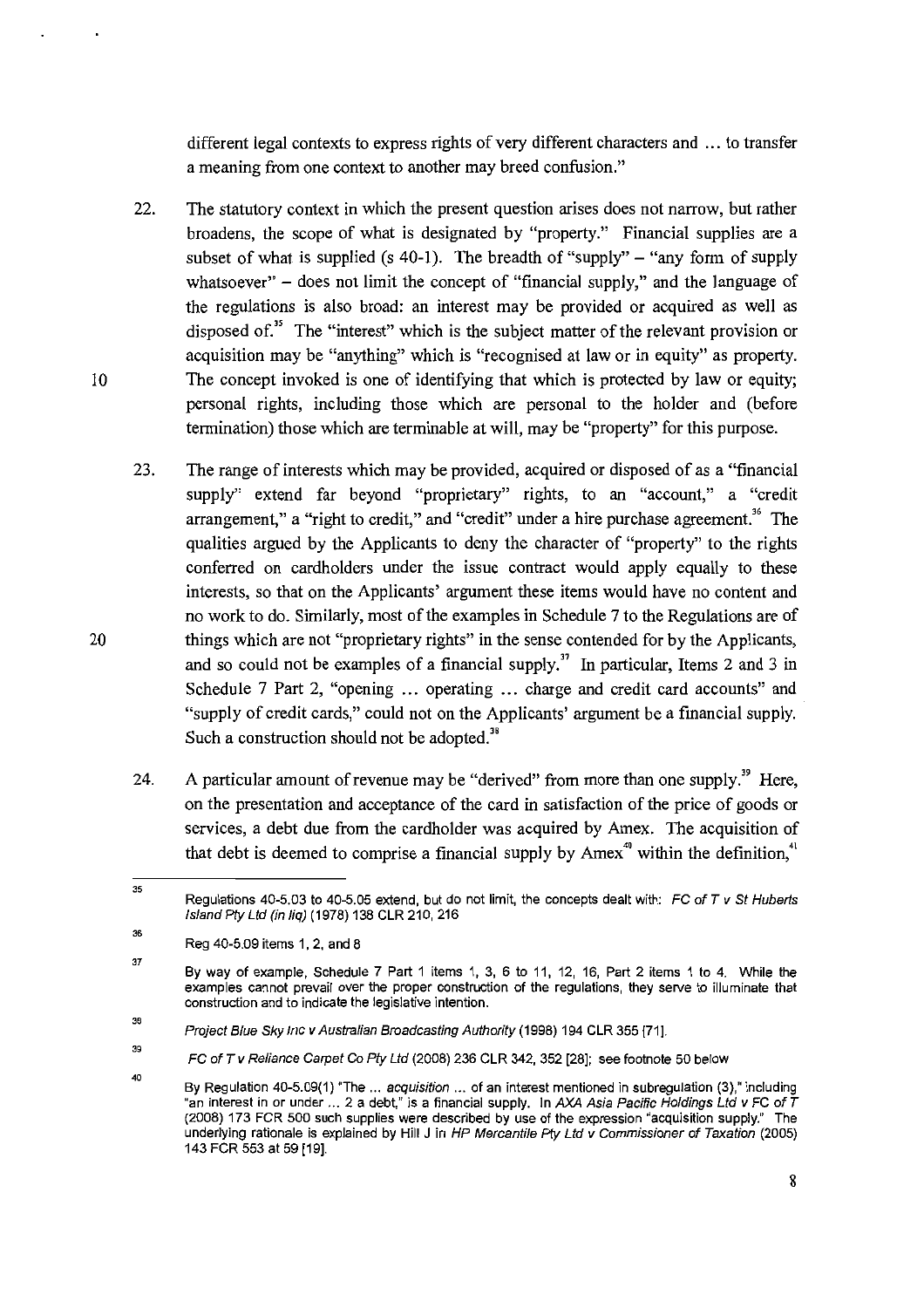and the revenue comprised in the default fees is derived also from the acquisition of that debt (when it is not paid on time). $42$ 

## *(e) Revenue from an input taxed supply*

- 25. The Applicants maintain the argument that the default fees were not "consideration," as defined, for a "right to be in default" or any default by cardholders,<sup>43</sup> or for "the right to present the card."<sup>44</sup> It is not argued, nor did the majority consider, that there was a supply of a default or a right to default. It is argued that the default fees were revenue derived from, and so far as it might be relevant "consideration," within the definition in s 9-15, in respect of the supply of the rights identified in [14] above. No more is required by the definition than that there be a "payment ... in connection with a supply of anything." While it takes its content from its context, the phrase "in connection with" is one of "wide import."<sup>45</sup> Here the connection is more than merely close: the obligation to pay the default fees is imposed by the terms of the agreement effecting the supply of rights which comprises the financial supply.
- 26. The default fees are in any event "revenue" derived from the supply of rights: they are paid to replenish the profits of Amex so far as they are diminished by the delinquency of the cardholder, and are calculated to do so.<sup>46</sup> As a replenishment of

41 Both Emmett J (see at 73 ATR 182 [42-3]) and Dowsett J (see at 187 FCR 398, 409 [46]) adverted to the acquisition of the debt due by the cardholder as a financial supply, but as one excluded from the **definition by the exclusion of interests in or under a "payment system." The majority in the Full Court did not consider it necessary to rely on the acquisition of the debt as a relevant financial supply, having**  accepted the Commissioner's submission that the rights identified at [14J above were the subject of a financial supply.

43 Applicants' submissions [71]

44

46

<sup>42</sup>  The Respondent accepts that if, contrary to his submission, the whole course of dealing between the **cardholder and Amex comprises a payment system, and is in consequence a taxable supply, the**  acquisition supply of the debt arising on acceptance of the card as satisfaction of the price payable to a merchant is also a taxable supply.

Applicants' submissions [47]. This formulation of the financial supply in issue is a truncation of the specification of the financial supply in the majority judgment (and the Respondent's submissions) and is not responsive to that formulation; the Applicants' argument slides between the restricted formulation and a more accurate account (see for example [2], [27], [44] and [47(b)]

<sup>45</sup>  Brown and Others v Rezitis and Others (1970) 127 CLR 157, 165, where it was held that there was an **insufficiently "close connection" between certain expenses and a contract for work; cf R** *v Watson***,** ex p Australian Workers Union (1972) 128 CLR 77, 95 where Gibbs J said that "in their ordinary meaning and in the context of the rule they require that there should be a relationship between" the employment and the relevant operations, but found it absent on the facts. In Collector of Customs v Cliffs Robe River Iron Associates (1985) 7 FCR 271,275 Bowen CJ, Morling and Neaves JJ said **"The meaning of the word 'connection' is both wide and imprecise. One of its common meanings is 'relation between things one** of which **is bound up with, or involved, in another'."** 

Applicants' submissions [14]; affidavit of Hirokawa (24 August 2007) at [33-391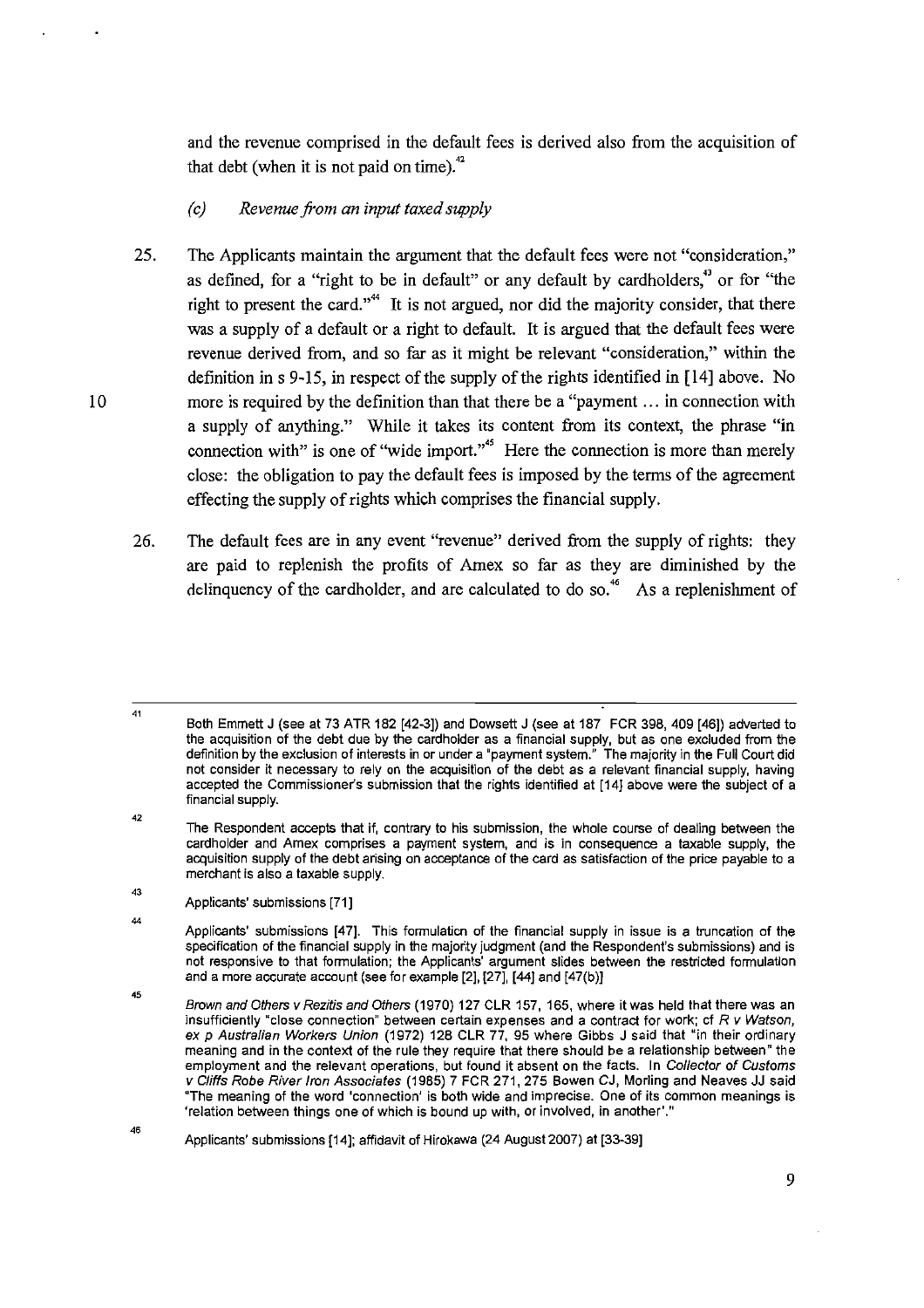profits, and as a receipt in the ordinary course of the business of Amex.<sup>47</sup> they partake of the character of revenue.<sup>48</sup>

- 27. The default fees, both as consideration and as revenue, were derived from the supply of the rights identified in paragraph 14 above, which was an input taxed supply. While the precipitating event resulting in default fees becoming payable was a failure of the cardholder to pay the debt due to Amex on time, the cardholder's obligation to pay and Amex's right to receive the default fees were imposed and conferred by the agreement (the terms of issue) the making of which comprised the input taxed financial supply made by Amex to the cardholder, that is, the supply of the right to present the card in satisfaction of the purchase price of goods or services without having to outlay money in payment to Amex until a later date. The revenue comprising the default fees was derived from the supply of that right.
- 28. That revenue was also derived from the "acquisition supply" being the creation of the debt due to Amex when the card is presented: it was that debt upon non-payment of which the "liquidated damages" or "late payment fee"<sup>99</sup> accrued. The revenue being the default fees was derived from the creation of that debt although payable upon the event of default.
- 29. It is not to the point that the default fees accrued in consequence also of the cardholder's default, and so may be said also to be derived from that default. The question arising under the statute (s  $11-15(2)(a)$ ), as worked out pursuant to s 11-30 under the agreed formula, is whether the revenue was derived from an input taxed supply. That question is not answered by examining whether or not it was (also) derived from some other event or source.<sup>50</sup>
	- *(d) Payment System Revenue*
- 30. The relevance of the provisions of the Regulations dealing with "payment systems" is that an amount that is revenue derived from supply of, or of an interest in or under, a

20

<sup>47</sup>  F C of T v The Myer Emporium Ltd (1982) 150 CLR 355, 366; cf FC of T v GKN Kwikform Services Ptv Ltd (1991) 21 ATR 1532, 1534, 1538, where amounts payable on default of returning hired goods were held to be income of the hirer. notwithstanding that they compensated for the loss of capital assets; Memorex Pty Ltd  $v$  FC of T (1987) 77 ALR 299, to the same effect.

<sup>48</sup>  Burmah Steamship Co v IRC (1930) 16 TC 67; Commr of Taxes v Phillips (1936) 55 CLR 144, 157; Heavy Minerals Lld v FC of T (1966) 115 CLR 512; FC of T v Wade (1951) 84 CLR 105, 112; Califomian Oil Products v FC of T (1934) 52 CLR 28, 46; Wilfiamson v Commissioner for Rai/ways (1959) 76 WN (NSW) 648,650,653

<sup>49</sup>  CI14 of the charge card conditions and cl 29 of the credit card conditions

<sup>50</sup>  FC of T v Reliance Carpet Co Pty Ltd (2008) 236 CLR 342, 352 [28]: "The circumstance that the **[revenue] had various characteristics does not mean that the taxpayer may fix upon such one or more of**  these characteristics as it selects to demonstrate that there was no [input taxed] supply. It is sufficient **for the Commissioner's case that the presence of one or more of these characteristics satisfies the criterion ... "**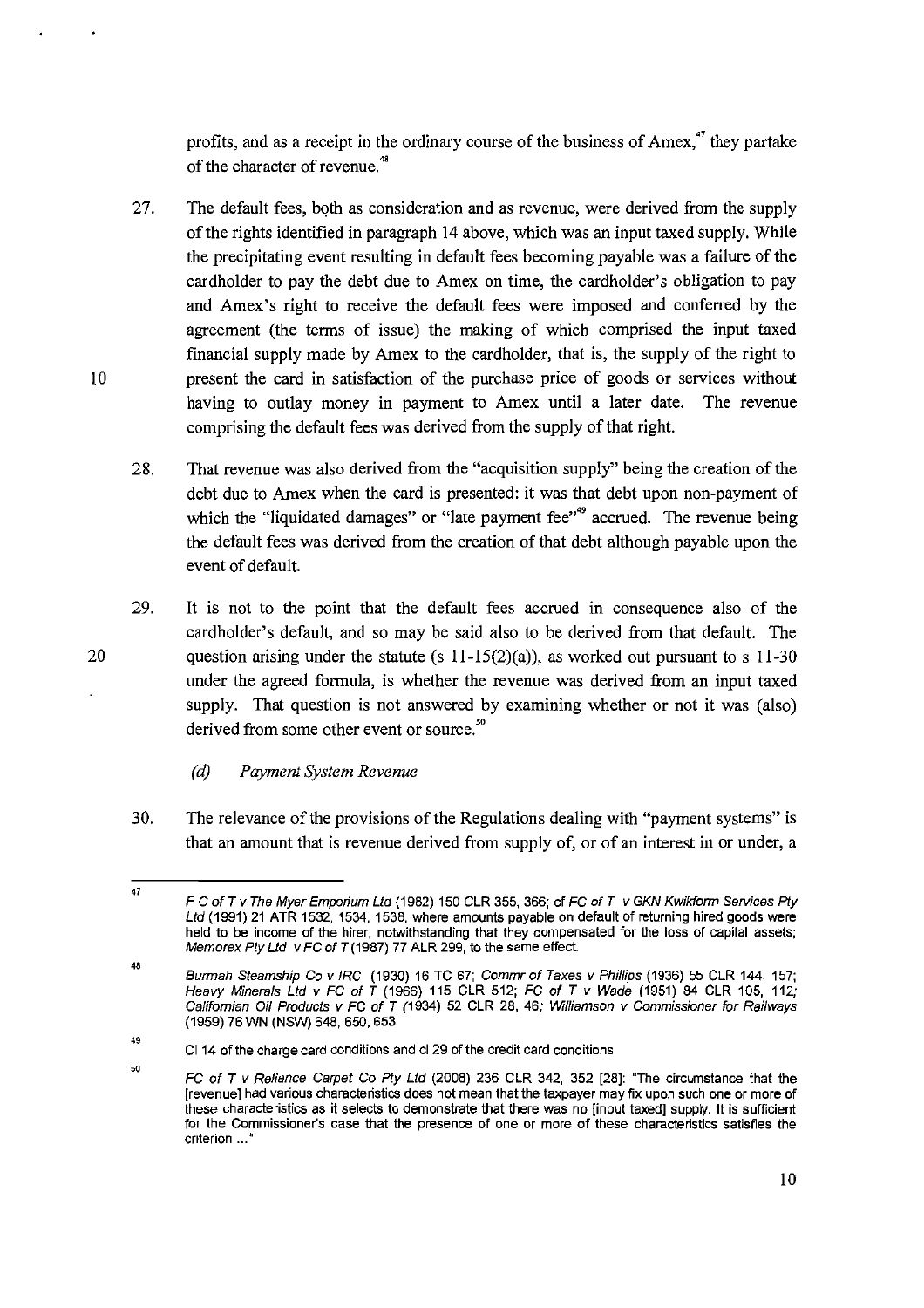payment system, is by force of Reg 40-5.12 revenue derived not from an input taxed supply but from a taxable supply, and is excluded from the numerator of the formula adopted by the parties.

- 31. The Respondent accepts tbat there is a payment system operating among Amex, tbe merchants and tbeir respective banks. For the purpose of their argument in relation to input tax credits and the agreed formula, $^{51}$  the Applicants contend that the payment system extends further, to embrace all dealings between Amex and cardholders: not merely payments, but also the agreements under which the cards are issued and tbe use of the cards.<sup>52</sup> That argument should be rejected. Whatever the boundaries of the payment system operated by Amex - something which cannot be discerned from the evidence led,<sup>33</sup> which was in no respect directed to any reliance upon Reg  $40-5.12^{34}$  – they do not extend to embrace the cardholders or their use of the cards. Neither the supply identified at [14] above nor the acquisition of the debt arising on an accepted tender of tbe card is a supply of, or of an interest in or under, a payment system.
- 32. Although the Applicants nominate as "the relevant supply by Amex" simply "the right to present the card,"<sup>55</sup> with the right to pay at a later date described rather in terms only of an obligation to pay, they go on to argue that "Amex supplies cardholders and merchants with access to a payment system to facilitate the purchase of goods and services,"<sup>56</sup> that the system "exists to facilitate the cardholder's purchase"<sup>57</sup> and that by virtue of their entry into the contracts embodied in the terms of issue the cardholders

<sup>51</sup>  **But in contradiction to their treatment of amounts received from cardholders, see further [37] below** 

<sup>52</sup>  Applicants' submissions at  $[37]$ ,  $[41(c)]$ ,  $[41(f)]$ ,  $[43]$ 

<sup>53</sup>  The paucity of evidence was noted both (at 187 FCR 414 [65-6]) by Dowsett J. who made some heroic assumptions and inferences in support of his conclusion. and (at 187 FCR 437 [160]) by the majority. who proceeded upon an assumption, for the purpose of argument, that there was a payment system.

<sup>54</sup>  **At first instance, reliance on the existence of a payment system was intentionally excluded from the**  objection (AB xx) and the Applicants' pleadings (AB xx) as being unnecessary (Full Ct transcript at 84.33), and any question of a "payment system" was referred to in the Applicants' written submissions only in passing (at [32-3]) in disputing the Respondent's submission that there was a "credit **arrangement." There was no reference in affidavit or oral evidence to a payment system, by that or any other name. The cardholder and merchant agreements were tendered to establish the circumstances in which default fees became payable. No reference to any "system" was made in evidence or**  submissions. In particular there was no evidence of the operation of any system: none of any payments **being made, either to or by Amex; no evidence of the mechanisms by which payment was or might have been made, and in particular no evidence of the operation of the "Direct Credit Payment Service" to**  which merchants might obtain access (Merchants Agreement Sect IV cl 1, AB xx), or of the "electronic **banking system accessible to us" in which the merchant's bank must "participate," or of the "procedures**  established by us from time to time" (ibid cl 4, AB xx).

<sup>55</sup>  See for example the first sentences of [1J and of [271.

<sup>56</sup>  Applicants' submissions at [28(b)]

<sup>57</sup>  Applicants' submissions at [41(c)(i)]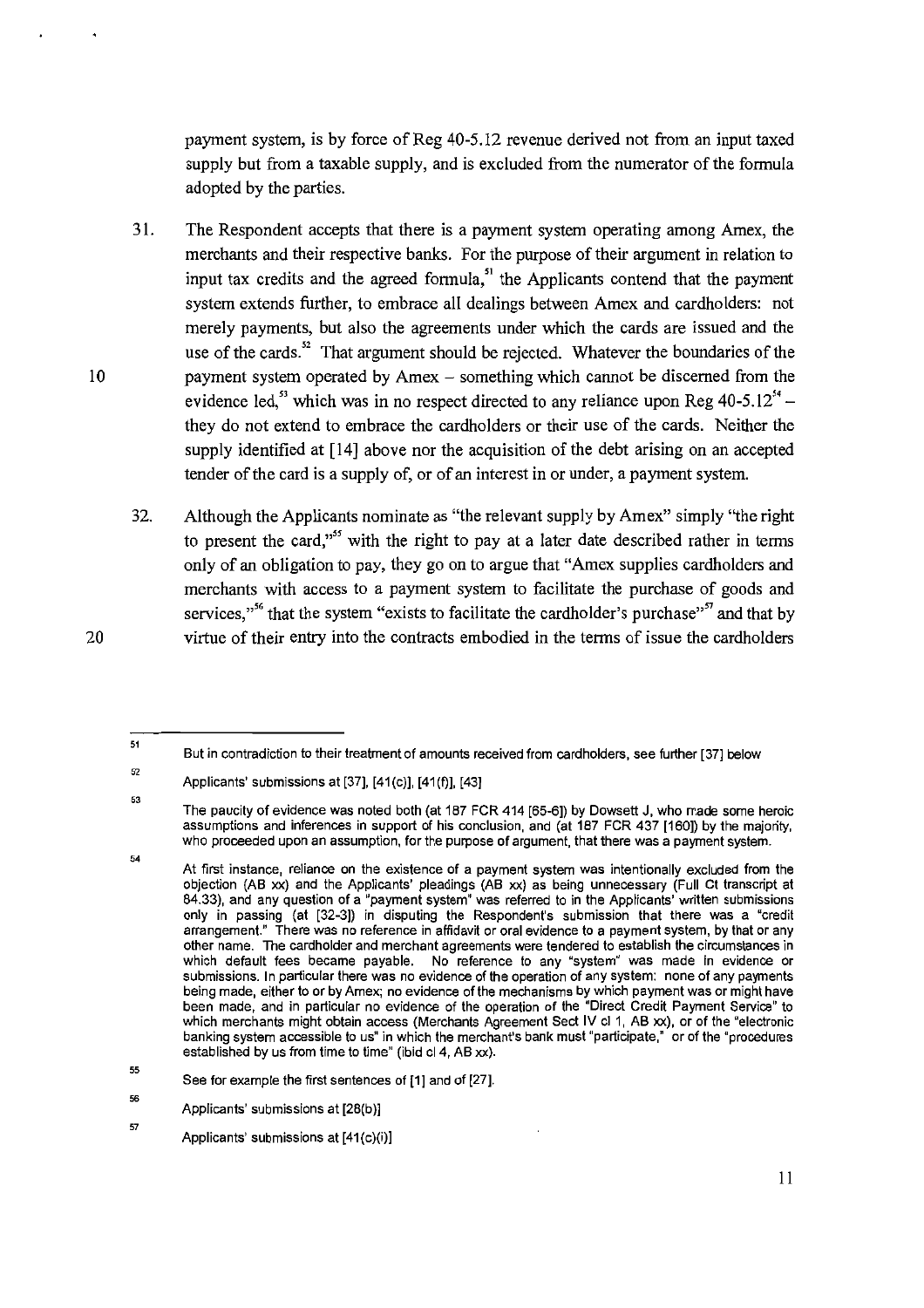are participants in and are supplied a payment system which facilitates the circulation of money from the cardholders to the merchants."

- 33. In support of this argument the Applicants rely on the decision in *Visa International Service Association* v *Reserve Bank of Australia."* For the reasons given by the majority below," that decision, given on different legislation directed to a different purpose, does not support the conclusion that Amex provided to the cardholders a payment system or an interest in such a system.
- 34. The structure of the Regulations assumes that a "payment system" a "funds *transfor*  system that *facilitates* the *circulation* of money, including any *procedures* that relate to the system" - is supplied to "participants," those who *"participate in the system* in accordance with the rules governing the *operations* of the system." The multitudinous cardholders<sup> $61$ </sup> are not participants in a funds transfer system; the rights conferred on them facilitate their purchases, but not the circulation of money in a funds transfer system. The holders of charge and credit cards, like the holders of current and savings accounts with banks, are supplied with rights to undertake transactions which result in funds being transferred through a payment system, but they are not thereby supplied with the payment system. If supply of the right to undertake such transactions  $-$  the making available of the card or bank account  $-$  were supply to the holder of a payment system, all bank accounts would be part of a "payment system," all transactions on the accounts would be supplies of an interest in or under a payment system, and all bank and card transactions would be excluded from the category of financial supplies. Not only would this leave no scope for the operation of item 1 in Reg 40-5.09(3) or of sub-regs 40-5.09(4) and  $(4A)$ ,  $^{62}$  it would make almost all of the examples in Parts 1 and 2 of Schedule 7 meaningless.<sup>43</sup>
	- 35. When regard is had to the overall structure and purpose of Division 40 of the Regulations, and to the role of financial supplies in the scheme of the GST.<sup>64</sup> the conclusion to be drawn is that the cardholders are supplied by Amex neither with a

<sup>58</sup>  Applicant's submissions at [41(f)]

<sup>59</sup>  (2003) 131 FeR 300

<sup>60</sup>  (2010) 187 FeR 398. 437-444 [160-182], especially at [170-174].

<sup>61</sup>  There is no direct evidence of the number of cardholders, but the level of card fees (ABxx, over \$50m annually), the absence of card fees for credit cards (ABxx) and the evidence that credit cards outnumber charge cards by a factor of 12 (ABxx [29]) together suggest a very large number.

<sup>62</sup>  Regulation 40-5.09(4A) was inserted by SLI 29 Of 2009, after the subject period.

<sup>63</sup>  While the examples do not prevail over the terms of the regulations (Acts Interpretation Act s 15AD, note 2 to reg 40-5.11), neither are they to be ignored in construing the regulations.

<sup>64</sup>  That role is lucidly explained in the judgment of Hill J in HP Mercantile Pty Ltd v Commissioner of Taxation (2005) 143 FCR 553. The policy underlying the scheme of input taxing financial supplies is also set out in the Explanatory Statement to A New Tax System (Goods and Services Tax) Regulations 1999, Attachment E.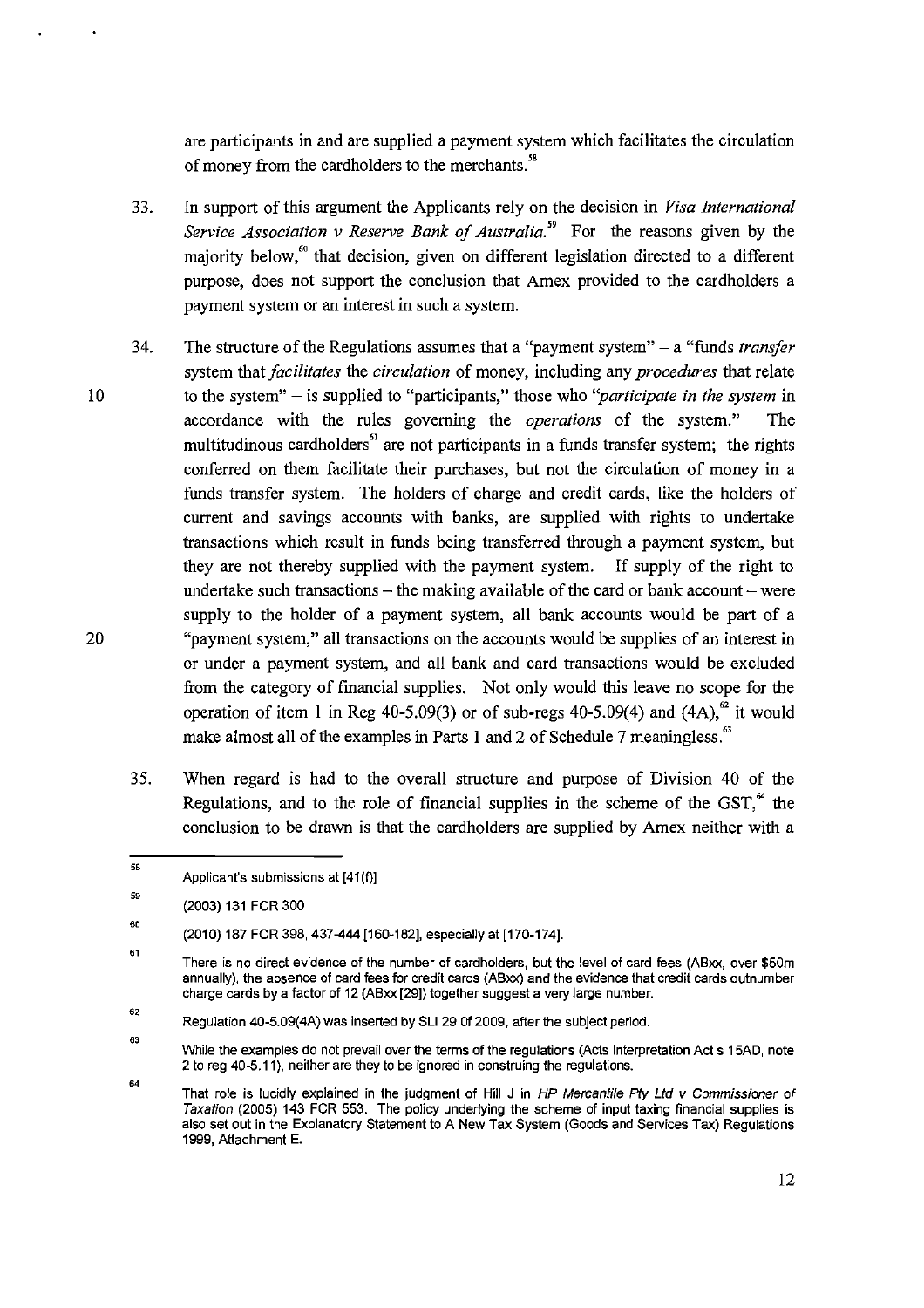payment system nor with an interest in or under a payment system. The Respondent respectfully submits that the decision of the majority in this regard should be affirmed.

- 36. The Applicants' criticism at paragraphs [41-43] of their submissions, of the reasoning of the majority on the question whether the exclusion from financial supplies of supplies of, in or under payment systems extended to the supplies by Amex to cardholders, is directed to matters of detail or semantics rather than to the substantive issues. Thus for example the criticism rests significantly on the premise that the majority wrongly confined their attention to supplies of "interests" in or under a payment system;<sup>65</sup> but it was not submitted to the Full Court that the supply was one of "a payment system," and it is inherently implausible to suppose that any cardholder was supplied with the entire "system," whatever its limits. What was supplied to an individual cardholder was at most an interest under such a system, and the majority so approached the issue. Similarly, the majority did not suggest that the examples in the Schedules dictated the analysis of the regulations, but rather that the examples illuminated that analysis.
- 37. The Applicants' criticism of the majority judgment," to the effect that the majority in dealing with "the same set of contractual rights" reasoned "inconsistently" in treating them as an "interest" for the purposes of Reg 40-5.09 but not for those of Reg 40- 5.12, not only does an injustice to the reasoning in the judgment but also points up a fundamental problem in the Applicants' case. The Applicants contend that what is supplied to the cardholders is a right of "access to a payment system to facilitate the purchase of goods and services," by provision of the "right to present the card" on the terms in the contract embodied in the terms of issue, that it is by the provision of the card on those terms that the supply is made, and that the supply so identified is a taxable supply, being excluded from input taxed supplies by the operation of Reg 40- 5.12. $\mathrm{^{67}}$  If this contention is correct, it must also follow (as the majority pointed out<sup>68</sup>) that the consideration given for the supply of the card and of the rights under the cardholder contract, namely the annual membership fee, was consideration for a taxable supply, and an amount taken into the calculation of each of the value of taxable supplies directed by s 9-75, the amount of GST payable under s 9-70, and the "net amount" under s 17-5.

10

20

30

<sup>65</sup>  Applicants' submissions at [41(a), (c)(iii), (d)]

<sup>66</sup>  Applicants' submissions at [41(c)]

<sup>67</sup>  Repeatedly the Applicants contend that the claimed "payment system" comprises or includes "the same set of contractual rights" as that identified by the majority, and the Respondent, as the rights the subject of the financial supply giving rise to the default fees, namely, the rights conferred on card holders by the terms of issue: see for example Applicants' submissions at [41 (c)], [43]

<sup>(2010) 187</sup> FeR 398, 445 [184]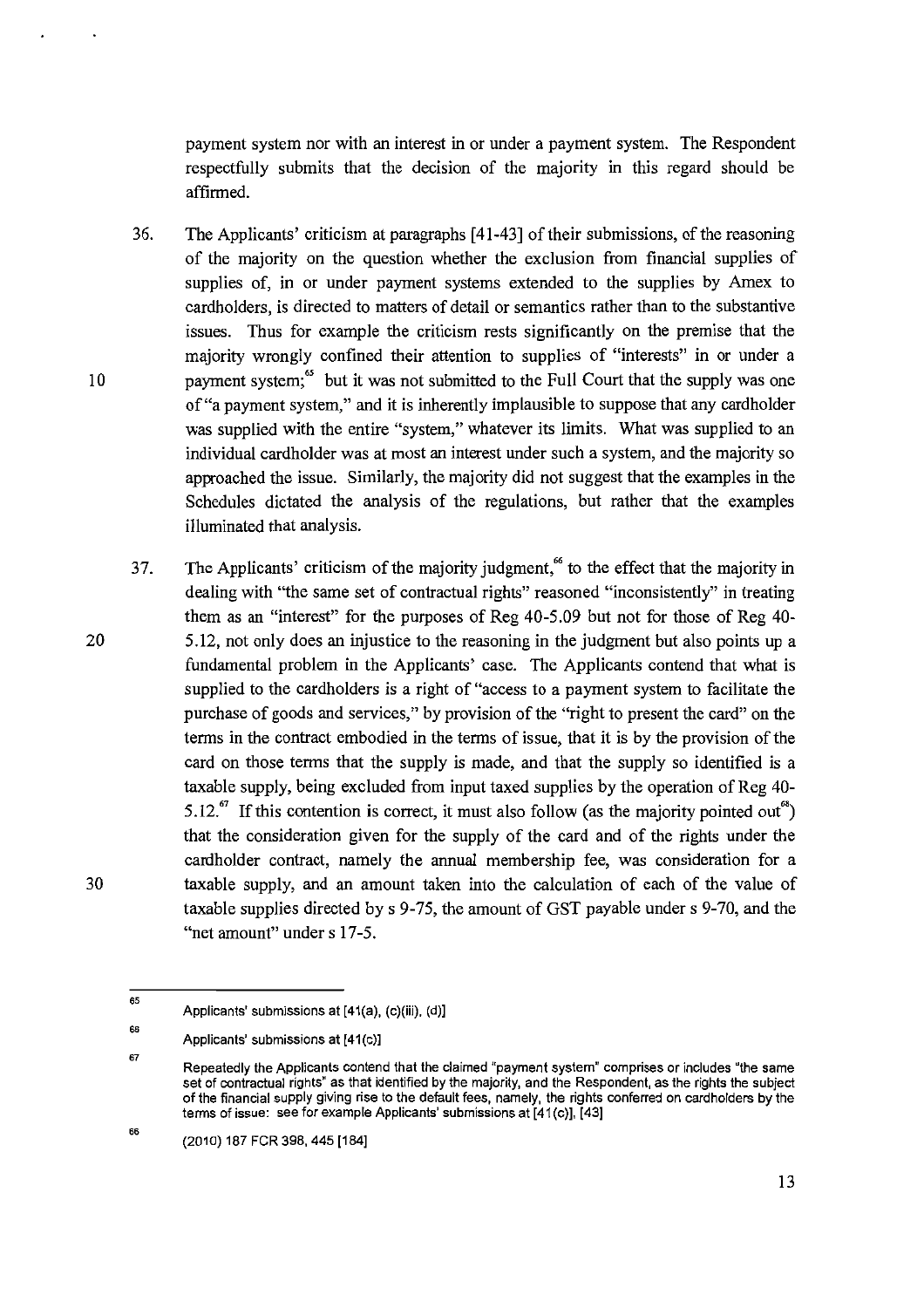- 38. It is the s 17-5 "net amount" for the relevant periods which was assessed by the Respondent and objected to by the Applicants, and it is the excessiveness of the net amount which is the ultimate issue in these proceedings: to secure an order setting aside the Respondent's objection decision," the Applicants must show that the net amount assessed was excessive."
- 39. The "net amount" is the surplus of GST over input tax credits: s 17-5(1). In their returns, the Applicants calculated the net amount by treating the annual membership fees as consideration for financial supplies and so as not entering into the calculation of GST. If the annual fees were properly included in taxable value for the years in contest, $^{71}$  the GST attributable to them would exceed the amount of input tax credits attributable to treatment of the default fees as taxable for the purpose of the agreed formula, $^{72}$  and it would necessarily follow that the assessment was not shown to be excessive. The Applicants cannot, on resolution of the one "matter" before the court, simultaneously press upon the court both the argument that the supply of rights under the terms of issue is not a financial but a taxable supply for the purpose of quantifying one integer (input tax credits) in the calculation of that surplus, and the directly contrary argument that the supply of those rights is not a taxable but a financial supply for the purpose of quantifying the other integer (GST) in the calculation. On the Applicants' argument, the assessment is not excessive and the appeal must fail.<sup>73</sup>

10

<sup>69</sup>  **The right of appeal is against the correctness of the Respondent's objection decision, Taxation**  Administration Act 1953 s 14ZZ(a)(ii), cf s 14ZZP

<sup>70</sup>  Taxation Administration Act s 14ZZ0

<sup>71</sup>  The Respondent submits that there is no supply of a payment system or any interest therein to card holders, with the consequence that annual fees are not consideration for a taxable supply, and has so ruled publicly. The Applicants' argument is to the contrary: that a payment system is supplied to card holders. **The inevitable consequence of the Applicants' argument is that the annual fees are consideration for a taxable supply, and are taken into the value of taxable supplies.** 

<sup>72</sup>  Membership fees exceeded \$50 million annually: GST on the amount of the fees exceeded \$5 million **annually, AB xx. In the 24 month period assessed, the exclusion of default fees from revenue from**  input taxed supplies in the calculation of input tax credits would reduce the net amount assessed by \$7.7 million, AB xx, that is, by less than the GST attributable to the membership annual fees being **included in the calculation of GST. The assessment cannot, on the evidence, be shown to be**  *excessive.* 

Ultimately the only issue on the appeal is whether the assessments issued to the Applicants were **excessive. In presenting their argument that the assessments were excessive, the Applicants cannot**  both approbate (in relation to their claim for input tax credits) and reprobate (in relation to the GST integer in the calculation of the net amount) the proposition that the supply of rights under the agreement for issue of cards is a taxable supply as a supply of a payment system. The Respondent contends, and has publicly ruled, that the supply to cardholders is not a taxable supply, such that annual fees and default fees are neither included in calculating the taxable value of supplies, nor excluded from the numerator of the agreed formula. Consistently with that ruling the Applicants would under s 37 of the Taxation Administration Act be relieved of any obligation to pay additional GST in respect of the annual fees if they had relied on the ruling, and the Respondent's practice is not to include in net **amounts as assessed an amount which the taxpayer has excluded in reliance on a public ruling. The assessment issued in this case was consistent with that practice, which has now been given explicit**  statutory force (s 37 was replaced by s 105-60 in the First Schedule to the Taxation Administration Act by Act 73 of 2006, which in turn was replaced by s 357-60 in that Schedule by Act 74 of 2010)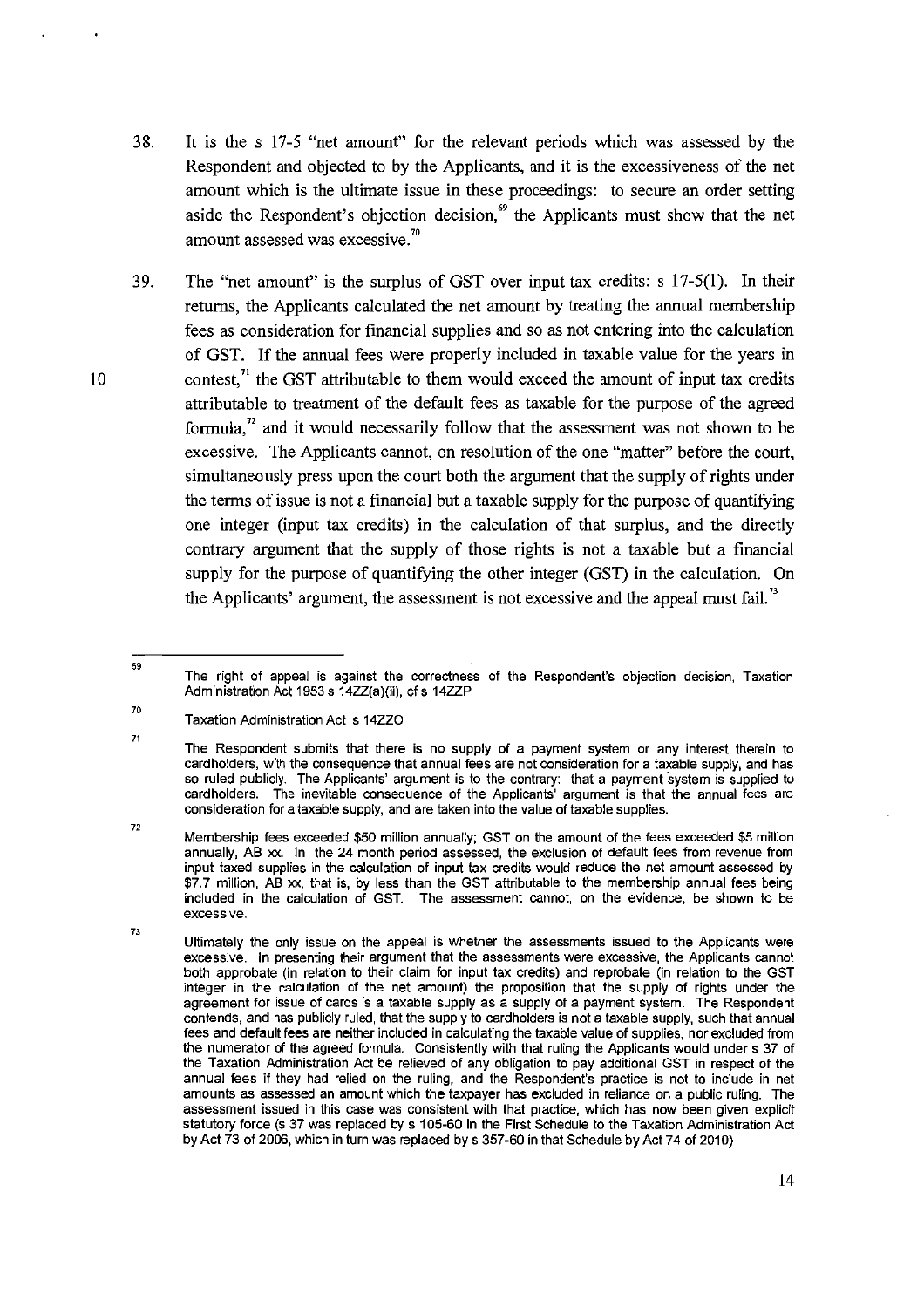## *(e) The Applicants' case*

- 40. The Applicants' positive case is nowhere clearly articulated; the submissions are largely an attack on the majority judgment below. The substance of the argument appears<sup> $74$ </sup> to be that
	- (a) the only relevant supply is that "to cardholders and merchants [of] access to a payment system," in the case of cardholders by supply of "cards to cardholders which enable cardholders to purchase goods and services in accordance with the terms and conditions of the card":<sup>75</sup>
	- (b) that supply was a taxable supply (Reg 40-5.12) and so neither the consideration for nor revenue derived from the supply entered into the numerator of the agreed formula;
	- (c) in any event there was no financial supply for which the default fees were consideration as defined or from which Amex derived revenue comprising the default fees, for the reasons in the succeeding subparagraphs;
	- (d) the rights supplied to those to whom cards were issued on the terms of issue were not an "interest" because they were not property recognised at law or in equity;
	- (e) because the holders became liable to pay only on receipt of a statement, there was no "credit arrangement or right to credit" except in the case of credit card holders who elected to defer payment and pay interest.

A variety of tangential contentions on collateral but materially irrelevant questions are also raised in the course of the criticism of the majority reasons.

- 41. Responding seriatum to the steps so identified in the Applicants' argument, the Respondent, on the grounds set out above, submits $-$ 
	- (a) there were two relevant financial supplies, being those identified in paragraph 14 above (supply of rights under the issue terms) and in paragraph 24 above ("acquisition supply" of a debt)
	- (b) neither of those supplies was a supply to the cardholder of, or an interest in or under, a payment system, for the reasons in paragraphs 32 to 35 above; but if it were, the appeal must be dismissed, for the reasons in paragraphs 37 to 39.

10

20

30

<sup>74</sup>  This formulation is not that of the Applicants.

Applicants' submissions at [28(b)], [28(a)]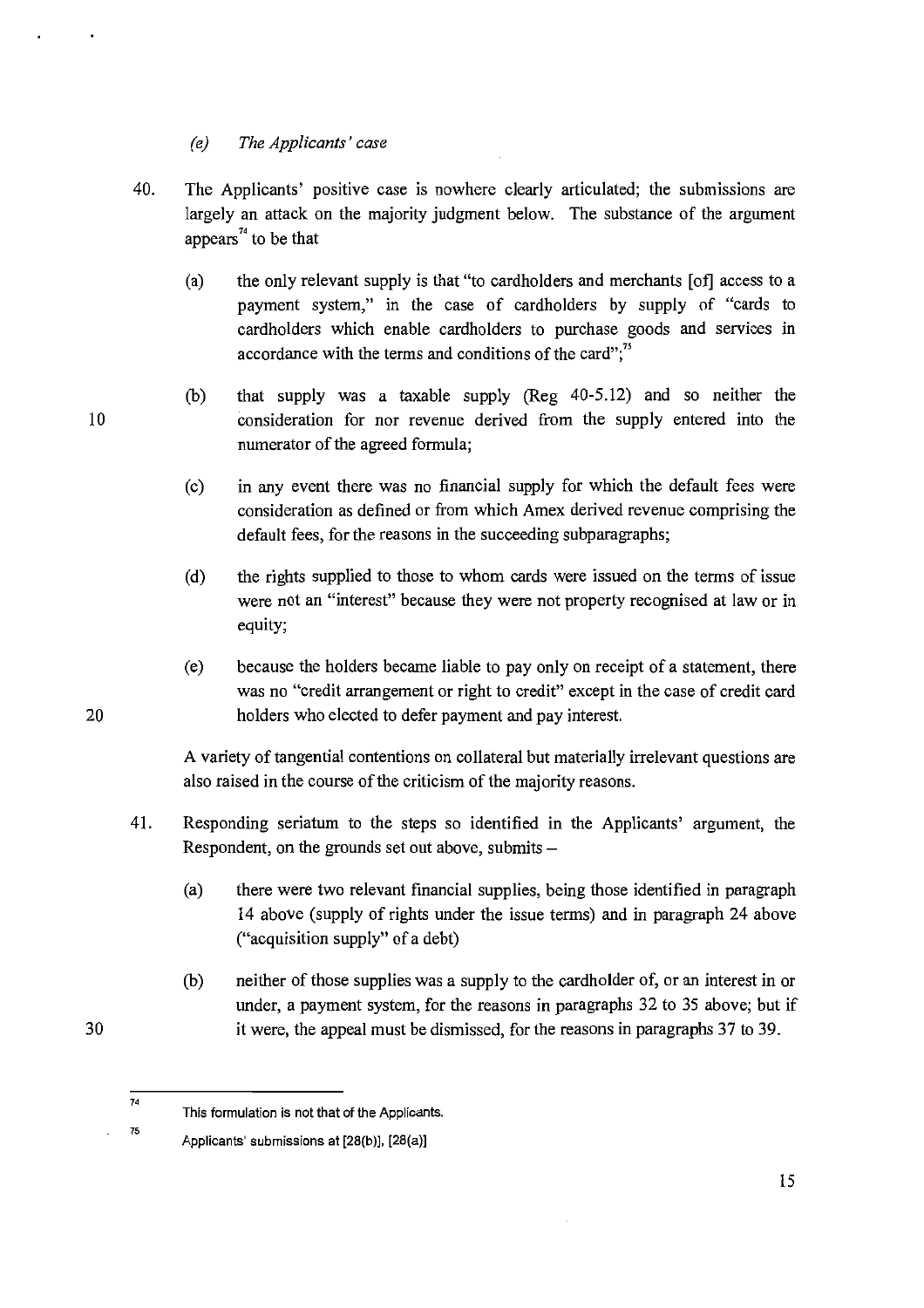- (c) the relevant question is not whether the default fees were "consideration" for a financial supply, but whether they were revenue derived from a financial supply, which they were for the reasons in paragraphs 25 to 29 above, and the majority was correct so to hold.<sup>76</sup> But in any event the default fees were "consideration" for the rights conferred by the terms of issue, for the reasons at [25] above, and further for the reasons given by Dowsett J."
- (d) the rights supplied under the terms of issue were an "interest" in a credit arrangement or right to credit: they were something recognised as property at law or in equity, for the reasons at paragraphs 18 to 23 above. The acquisition of the debt was a deemed supply of the debt.
- (e) the relevant credit is not deferral of payment beyond the due date, and the Applicants' submissions directed to such deferral are misdirected. The credit is the entitlement to pay at a later date (to Amex) the amount of the price of goods and services acquired by tender of the card. <sup>78</sup>
- 42. As to other incidental submissions made by the Applicants, the Respondent submits
	- (a) the argument that the default fees were "in substance" part of a mixed supply should be rejected. Such a supply is, for GST purposes, a supply of the goods or services: as a "practical business matter"<sup>,79</sup> that is its character. If the vendor also contracts that the purchaser may defer payment in consideration of a late payment fee or interest, the deferral (but not the supply of goods or services) is a financial supply and the interest or charge is the consideration for that supply. $80$
	- (b) the definition of "money" in sec 195-1 of the GST  $Act^{\$}$  is not material to the present issue; payment by way of credit card is relevant to the assessment of "price" in sec 9-75, but in the context of Reg 40-5.12 it is not "payment by way of credit card" tendered by a cardholder to a merchant to satisfy the purchase price that is the subject of a "funds transfer system that facilitates the circulation of money" - it is not the credit card voucher that is "circulated."

81

<sup>76</sup>  (2010) 187 FCR 398, 427-8 [123-127]

<sup>77</sup>  (2010) 187 FCR 398, 411 [53J

<sup>78</sup>  See paragraph 17 above

<sup>79</sup>  See the authorities cited and adopted in Travelex Ltd v FC of T (2009) 178 FCR 434, 443 [46], and referred to by this Court on appeal, Travelex Ltd v FC of *T* (2010) 270 ALR 253, 259 [45J

<sup>80</sup>  Albeit in a different statutory context, this is the conclusion of the European Court of Justice in Muys' en De Winter's Bouw-en Aannemingsbedrijf BV v Staatssecretans van Financien (Case C-281/91) [1997J **STC 665 (http://eur-Iex.europa.eu/smartapi/cqi/sga doc?smartapi!**  celexplus!prod! CELEXnumdoc&lg-en&numdoc=61991 J0281)

Applicants' submissions at [34J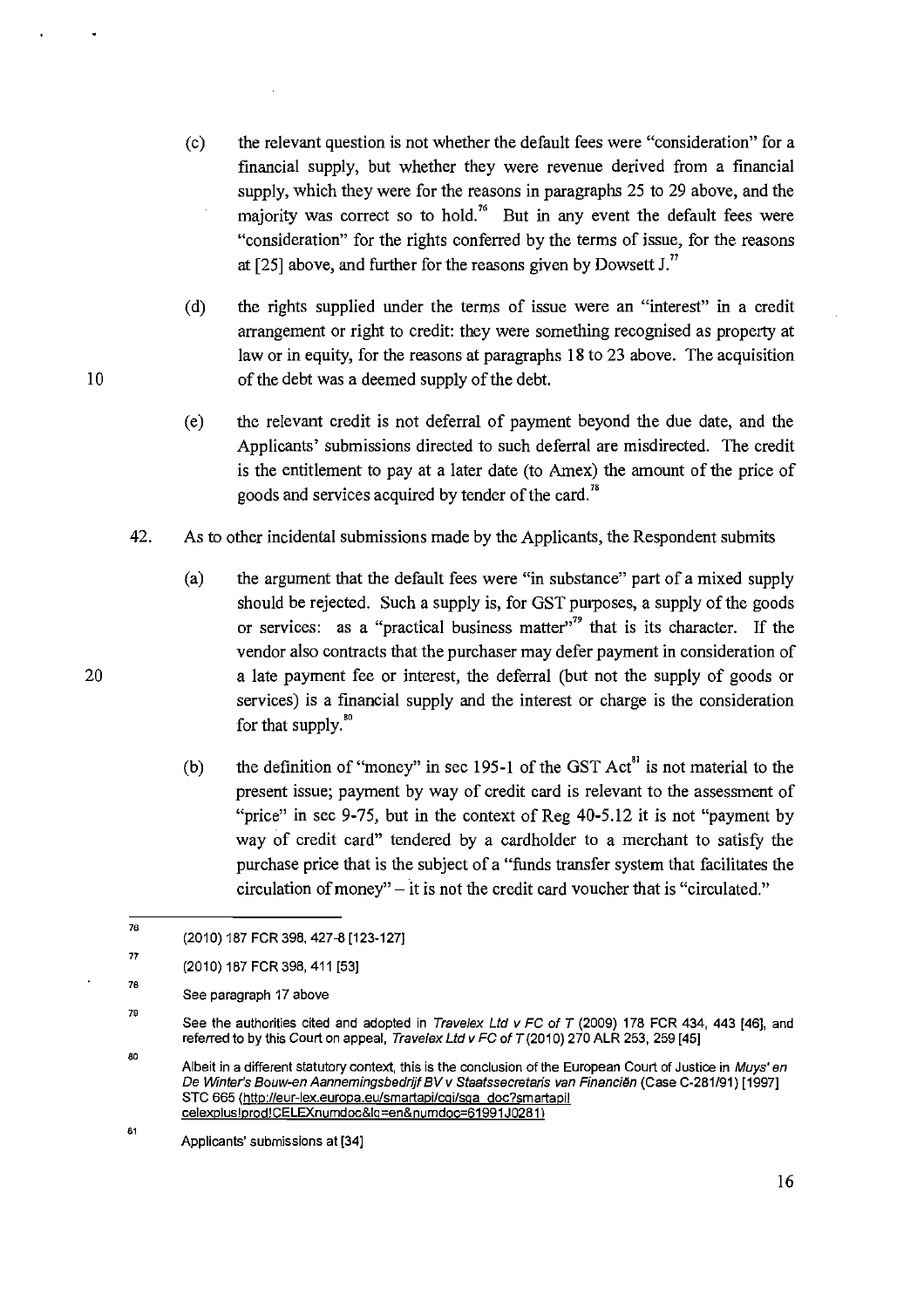### *(j) Leave to amend*

- 43. The argument the subject of the leave to amend was arguably open on the grounds of appeal to the Full Court.<sup>82</sup> but the argument that "consideration" was not a relevant integer in the agreed formula had not been advanced at first instance and leave to amend was sought to avoid any dispute about ambiguity and to raise squarely the issue of availability of the argument. The majority granted leave on the ground that in their view it was expedient and in the interests of justice to do so, as there was "no reason to perpetuate an error of construction that affects the proper application" of the Act, the result of correctly applying the formula was "a fair and reasonable application of s  $11-30(3)$ ,"<sup>83</sup> the new argument raised only questions of construction, not of fact,<sup>84</sup> and the alternative bases of apportionment postulated but not explained by the Applicants were not shown to be a fair and reasonable ascertainment" of the "extent" of creditable purpose directed by that subsection to be determined.
- 44. The majority's exercise of the discretion to amend was a course open to them, involved no error of law, and should not be disturbed.
- 45. The Applicants' submissions that the grant of leave was unjust rest largely on the unfounded proposition that the construction of "revenue" in the agreed formula as "consideration" was first put forward by the Respondent's auditors in the course of a compliance review; a submission to that effect was accepted by Dowsett J.<sup>86</sup> The admitted evidence is to the contrary: the amendment to limit the numerator to "consideration" was made by Amex before the Respondent's audit began." The Compliance Activity Report, if admitted, would have led to no different conclusion."
- 46. The Applicants chose to calculate their allowable input tax credits, both originally and again in the calculation in contest in the proceedings, on the basis of an apportionment using the fraction in which "revenue derived from input taxed supplies" was the

10

20

**84** 

86

**BR** 

**B2** Grounds 2 and 3, ABxx

<sup>83</sup>  (2010) 187 FCR 398, 448 [197J

<sup>(2010) 187</sup> FCR 398,446 [189J

<sup>85</sup>  Language derived from the analysis by the High Court in Ronpibon Tin NL v FC of T (1949) 78 CLR 47 of the similarly expressed criterion of apportionment in s 51 of the Income Tax Assessment Act 1936; see (2010) 187 FCR 398, 446 [192]

Applicants' submissions at [62], [66], cf [63-4], [68]; Dowsett J at (2010) 187 FCR 398, 417 [73]

<sup>87</sup>  The substitution of consideration for revenue was made by the Applicants in the preparation of the Business Activity Statements (AB  $xx - xx$ ) in the manner described in the Respondent's objection report at pp 4-5, ABxx.

The Compliance Activity Report was not tendered in evidence and was not put before the Full Court pursuant to any leave granted to the Applicants to supplement the evidence admitted; it was, without **leave, attached to submissions which the Applicants had been given leave to make on the admitted**  evidence. Had the report been tendered to establish the proposition advanced by the Applicants, that proposition would have been challenged by the tender of evidence to rebut the inference advanced.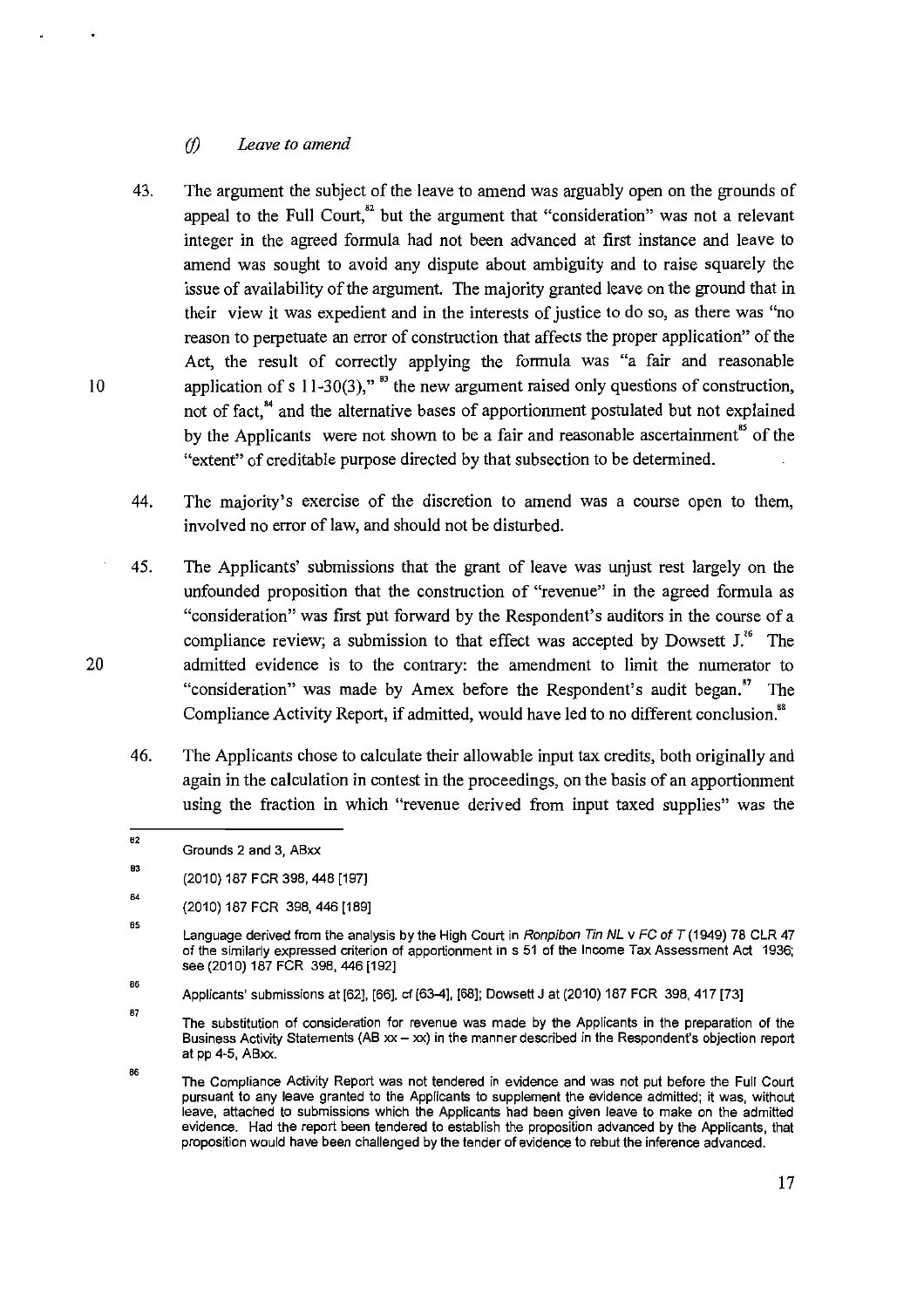critical variable. The case as presented to the Commissioner on audit, as formulated in the Respondents' pleadings and as argued at first instance both orally and in writing was directed to the application of that formula. The substitute argument which the Respondent presented on appeal went solely to the construction of that formula. There was not and could not have been any suggestion that different or additional evidence would have been directed to that argument had it been presented at first instance.

- 47. The Applicants' submission is rather that they would have abandoned the basis of calculation adopted in their BAS, and all of the evidence led in respect of it, and sought to advance an entirely different contention, not in support of the input tax credits claimed as a result of the calculation but in support of some different and unquantifiable amount of input tax credit. An application so to alter the foundation of the Applicants' case would not have been acceded to at the hearing:
	- (a) the case sought to be presented would not be within the Applicants' grounds of objection," to which the Applicants on appeal against the objection decision are limited; $\frac{1}{2}$  while the Court has power to relieve against that limit, $\frac{1}{2}$  it would not do so where
	- (b) the proposed substitute grounds of objection do not go to the amount by which the assessment is increased, which are the subject of the objection and which are the subject of the objection decision which is the "matter" before the Court for judicial review;<sup>92</sup>
	- (c) the "first alternative methodology" put forward is not materially different from that adopted by the Applicants: it depends on applying the same formula to the parts of the costs "allocated" to each of "transactors" and "revolvers," and involves the same questions as were the subject of the proceedings in the Federal Court, and there would be no utility in an amendment which substituted a contest on the "first alternative methodology" for the contest on the objection as lodged;
	- (d) the "second alternative basis" involves an undescribed and undefined "allocation" to "activities" but no means of thereby calculating the percentage directed by the definition of "extent of creditable purpose." As s 11-30 only

20

10

<sup>89</sup>  AB210-3. AB350-4

<sup>90</sup>  Taxation Administration Act 1953, sec 14ZZ0(a). "the appellant is. unless the Court otherwise orders, limited to the grounds stated in the taxation objection to which the decision relates."

<sup>91</sup>  Taxation Administration Act s 14ZZ0(a); Lighthouse Philatelics *pty* Lld v FC of T (1991) 32 FCR 148. 156, "but the taxpayer has no automatic right to such an order," FC of T v Jackson (1990) 27 FCR 1, 18

<sup>92</sup>  FC of Tv Jackson (1990) 27 FCR 1, 19.4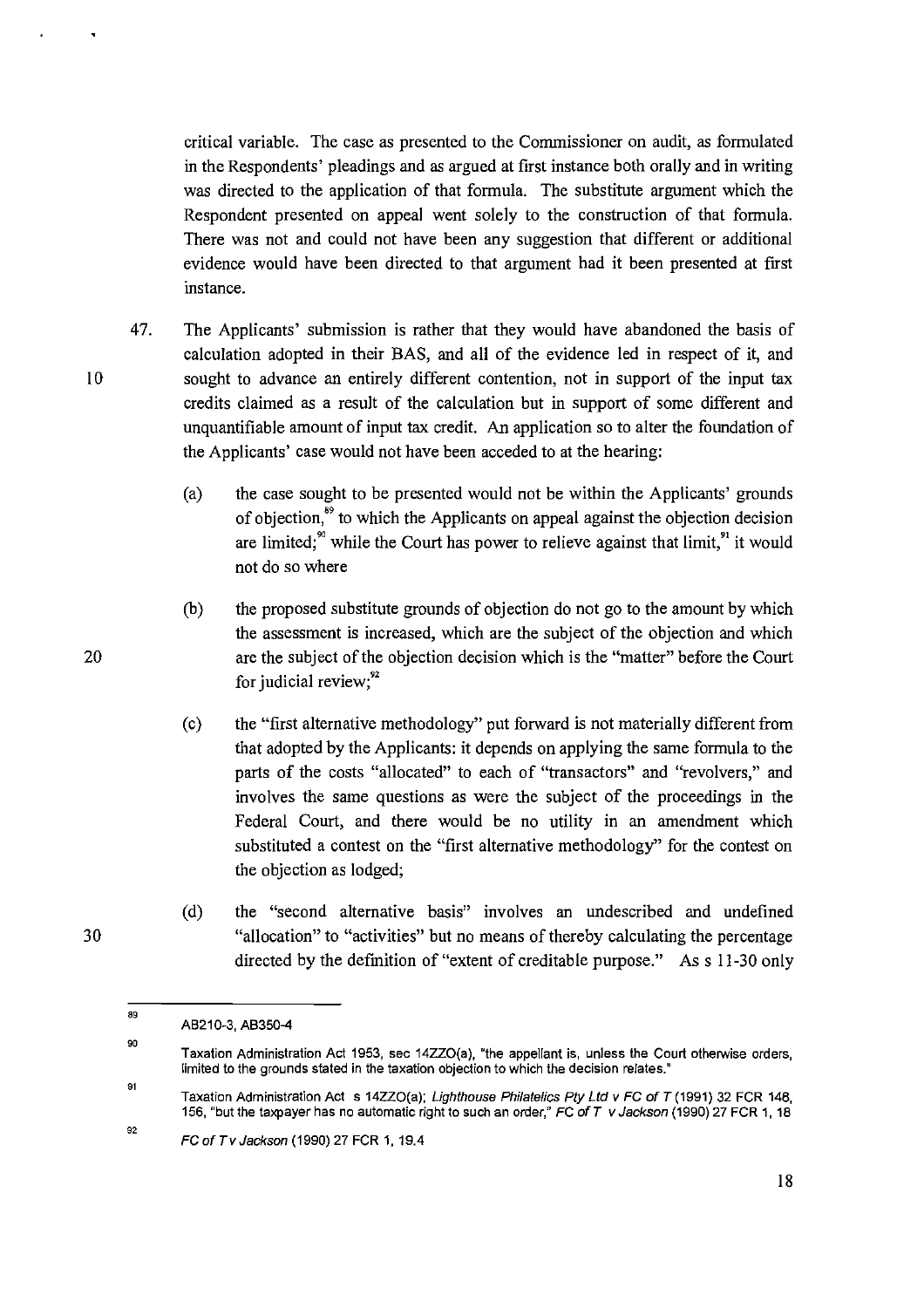applies to "partly creditable" acquisitions, it may be inferred that all possible "allocation" to taxable or out of scope supplies had already been made; and the inverted formula proposed raises the same issue in relation to the default fees as is now in contest.

- 48. It is notable that the evidence which the Applicants argue would be available to be led in support of the alternative methodologies does not include any evidence as to the amounts of input tax credits which might be apportioned, what acquisitions any credits related to, what revenues or outgoings the evidence of the suggested experts would relate to or how many card holders, in what categories and with what balances and turnovers, there were in the years in issue. Whether "by any possibility" evidence to implement the "alternative methodologies" could have been led at trial is not disclosed by the Applicants' submissions.<sup>93</sup>
- 49. The acquisitions in respect of which a partial input tax credit is sought were each acquisitions which were only partly for a creditable purpose, and partly related to making supplies which were input taxed. The Act requires a calculation of the "extent of creditable purpose" for each acquisition in respect of which a partial credit is claimed.
- 50. The course which the Applicants claim would have been adopted at first instance is not one which would have satisfied the requirement of the statute and established an entitlement to further input tax credits in the amount in dispute. It is instead the adoption of one of two alternative substitute proxy methodologies, neither of which is the ascertainment in respect of each acquisition of the extent of creditable purpose of that acquisition. While the adoption of an appropriate substitute proxy<sup>94</sup> might be a course acquiesced in by the Respondent in the interests of practical administration, it is not one upon which the Applicants could rely in appellate proceedings unless it has been the subject of a written determination made under s 11-30(5). No such determination was made in the present case, and it was not open to the Federal Court to make, or to direct the Respondent to make, such a determination. Nor could the Applicants invoke any obligation imposed on the Respondent to acquiesce in the adoption of the substitute methodology. In consequence, the alternative case which it is claimed would have been adopted by the Applicants, had it been argued by the Respondent at first instance that the numerator in the agreed formula denoted revenue

10

20

30

Possibly for similar reasons, no evidence was led below of any acquisitions, or of any amounts received from cardholders (on any account, from holders of any category, or at all). The dispute was framed solely in terms of construction of the formula and of the statute.

<sup>94</sup>  Having regard to the paucity of detail of the suggested substitute methodologies advanced in the **Applicants' submissions, it cannot be said whether either of them is one which, as a matter of practical**  administration, would be accepted by the Respondent in this particular case as an appropriate proxy for the statutory test, as being a "fair and reasonable" apportionment of acquisitions between creditable and **non-creditable acquisitions.**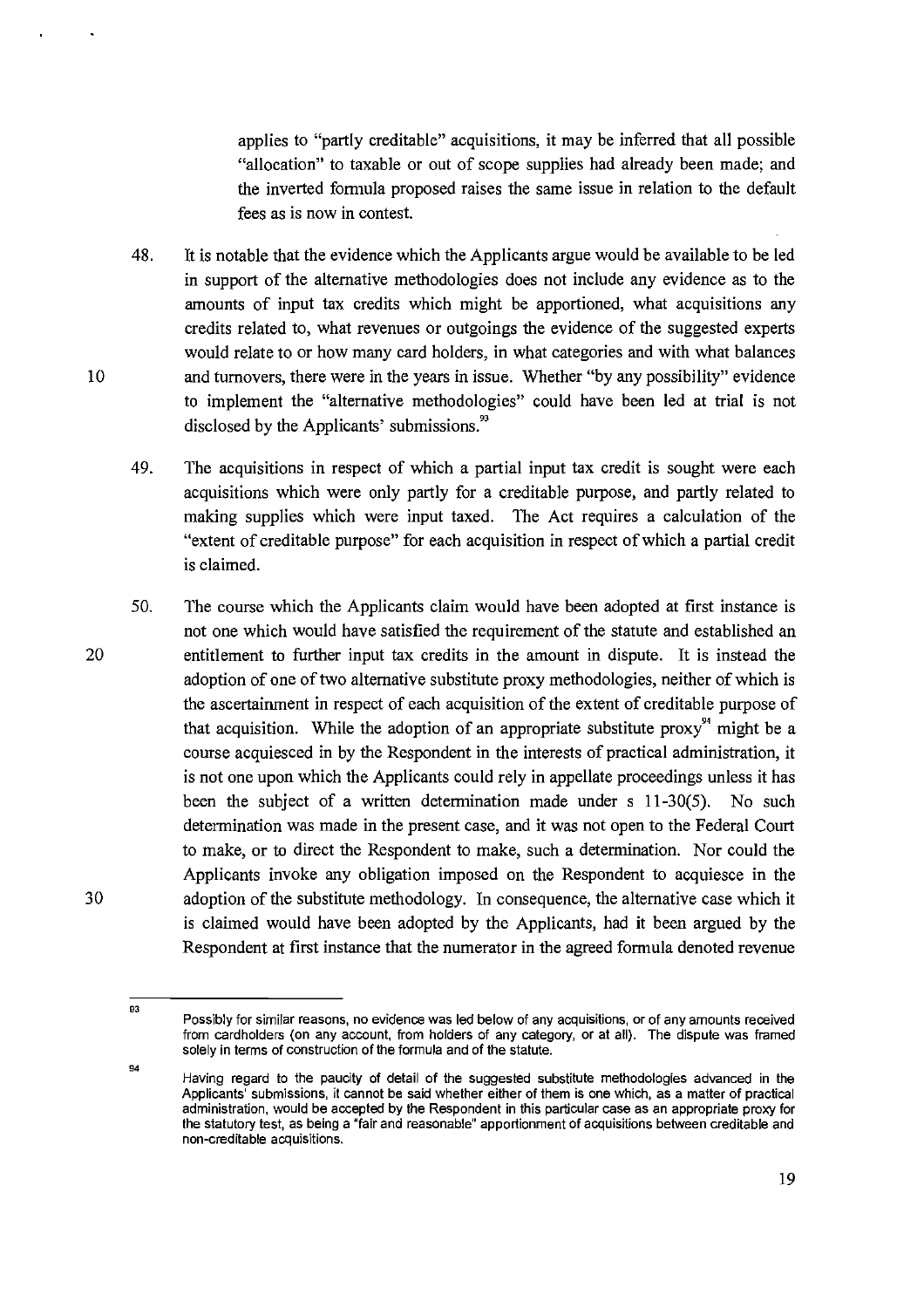rather than "consideration," is one which was not open to them, and no prejudice comprising deprivation of the opportunity to advance such a case was suffered.

51. Moreover, had leave to advance the argument that the default fees were "revenue derived from" input taxed supplies been refused, the only difference in the arguments on the appeal would have been to confine the question to (the incorrect question) whether the default fees were "consideration" (in addition to any other consideration, and in addition to any other character they may have had<sup>95</sup>) derived from the supply of the rights conferred on the cardholders under the terms of issue; an argument on which the Respondent would have succeeded for the reasons at paragraph  $41(c)$ above.

1 April 2011

 $\mathscr{V}\nmid_{\mathsf{Q}}$ 

A H Slater OC Tel 02 9230 3232 Fax 02 9232 8435 aslater@aslater.com

RL Seiden Tel 02 9230 3220 rseiden@wentworthchambers.com.au

J Hyde Page Tel 9230 3214 jhydepage@wentworthchambers.com.au

Counsel for the Respondent

95

10

FC of T v Reliance Carpet Co Pty Ltd (2008) 236 CLR 342, 352 [28]; see footnote 50 above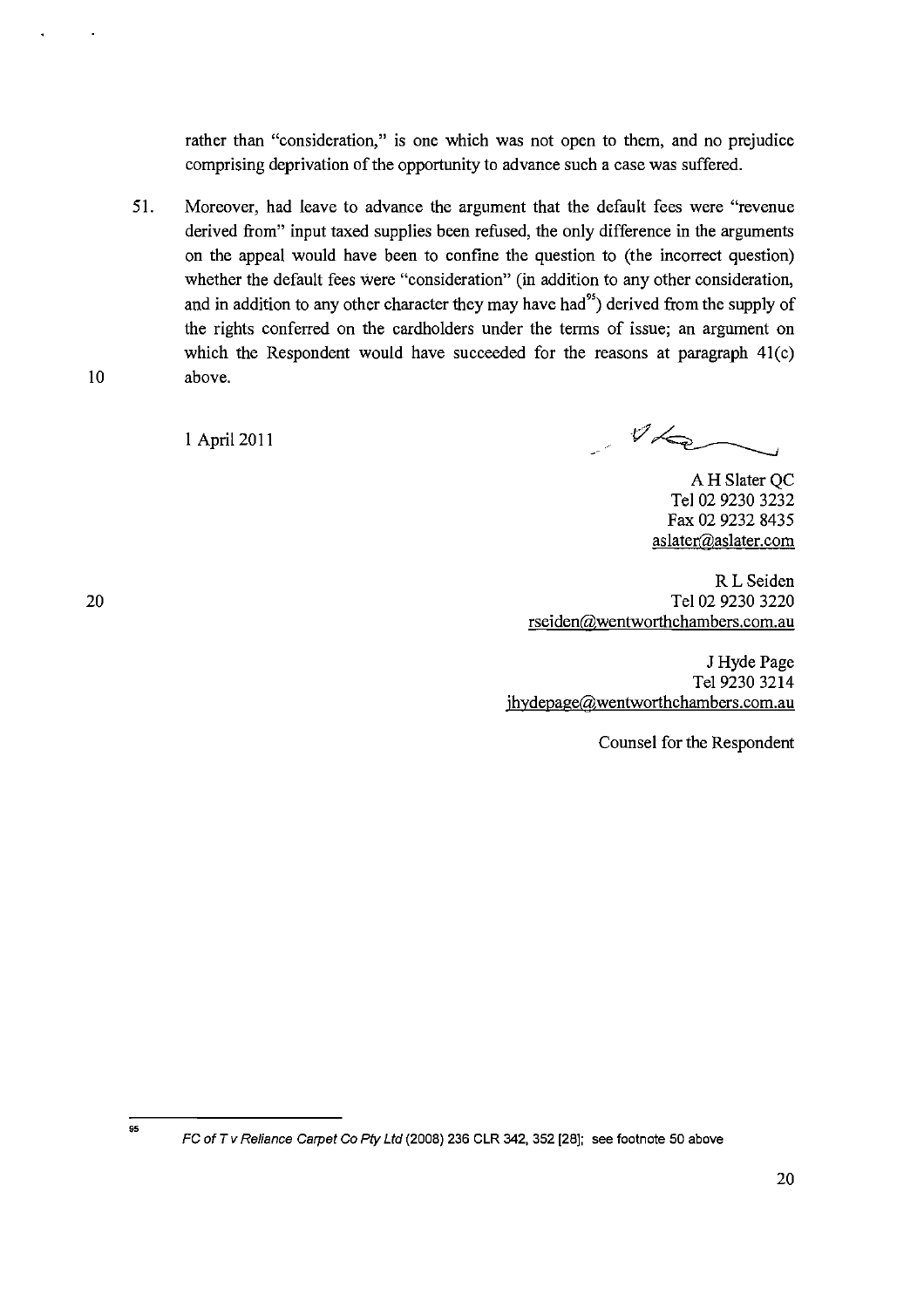## **Annexure to the Respondent's Submissions**

Additional statutory provisions:

10

*A New Tax System (Goods and Services Tax) Act* 1999: Sections 9-15, 9-70, 9-75, 17-5,27-5, 31-8, 33-3, 48-60

 $\overline{\phantom{a}}$ 

*Taxation Administration Act:* sections 14ZZ, 14ZZP; in Schedule I, section 357-60

*Taxation Administration Act* (now repealed): sections 37; in Schedule I, section 105-60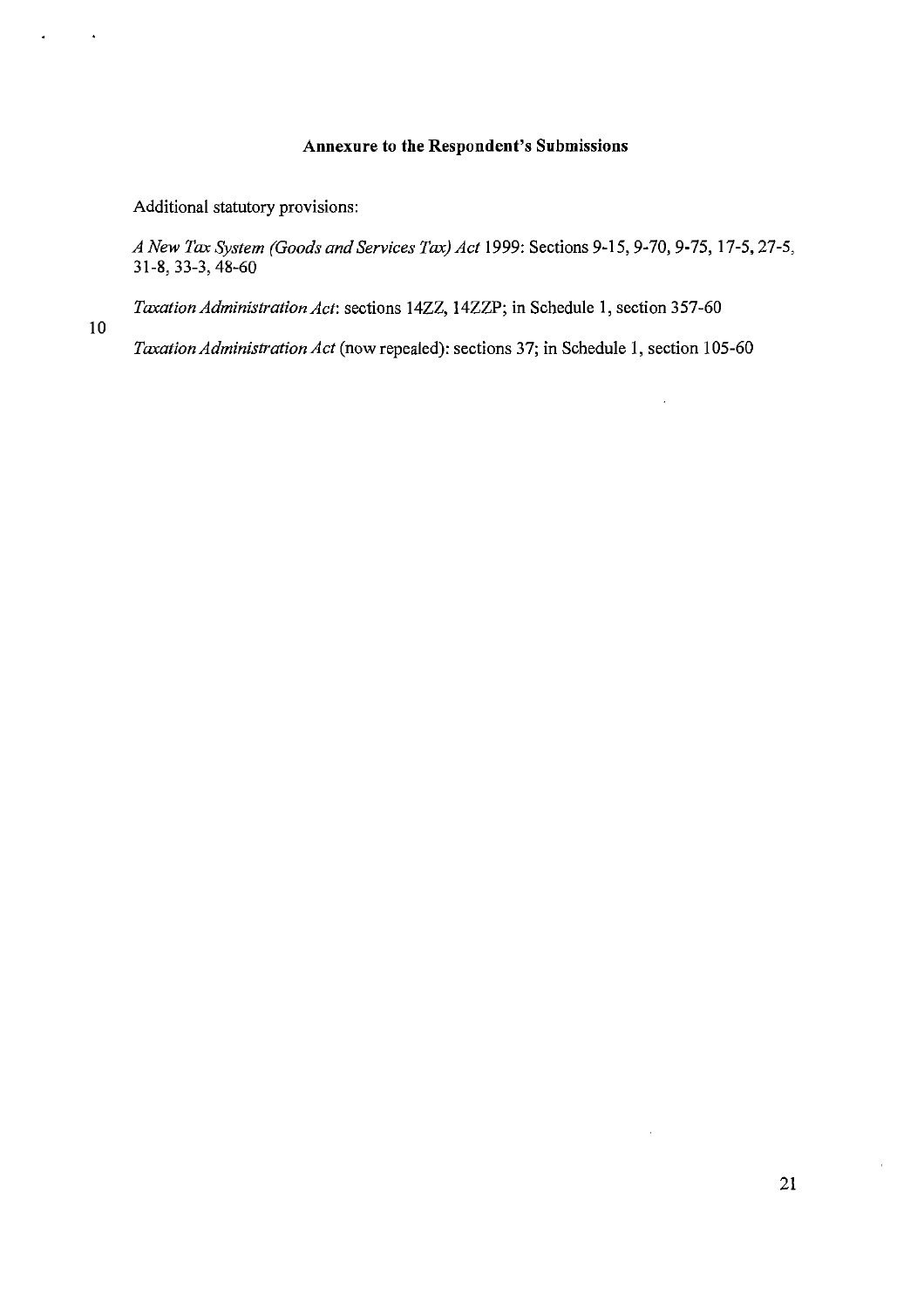### IN THE mGH COURT OF AUSTRALIA SYDNEY OFFICE OF THE REGISTRY

Nos S238 and 239 of 2010

*S238/2010*  AMERICAN EXPRESS WHOLESALE CURRENCY SERVICES PTY LTD Applicant

S239/2010 AMERICAN EXPRESS INTERNATIONAL INC Applicant

COMMISSIONER OF TAXATION Respondent

COMMISSIONER OF TAXATION Respondent

### FURTHER ANNEXURE TO RESPONDENT'S SUBMISSIONS

## INDEX

20

30

40

10

,"

| No. | <b>Description of Document</b>                                                                                 | Date | Page    |
|-----|----------------------------------------------------------------------------------------------------------------|------|---------|
|     | <b>Provisions at the relevant time July 2004:</b>                                                              |      |         |
| 1.  | A New Tax System (Goods and Services Tax) Act 1999<br>Sections 9-15, 9-70, 9-75, 17-5, 27-5, 31-8, 33-3, 48-60 |      | $2 - 5$ |
| 2.  | <b>Taxation Administration Act 1953</b><br>Section 37 (now repealed)                                           |      | 6       |

## The provisions above were in force, as they appear, at the date of the Respondent's submissions except as noted below:

3. 4. 5. *Taxation Administration Act 1953*  Section 105-60 As at July 2006 *Taxation Administration Act 1953*  Section 357-60 As at Apri12011 *Taxation Administration Act 1953*  Section 14ZZ, 14ZZP HIGH COURT OF AUSTRALIA FILED  $-4$  APR 2011 THE REGISTRY SYDNEY 7 8-9 10

Filed on behalf of the Respondent by:

Australian Govemment Solicitor Level 42, MLC Centre, 19 Martin Place Sydney NSW 2000 DX444 Sydney

Filed on: 4 April 2004

Contact: Catherine Leslie File ref: 07018923 Telephone: 02 9581 7481 Facsimile: 02 9581 7732 E-mail: Catherine.leslie@ags.gov.au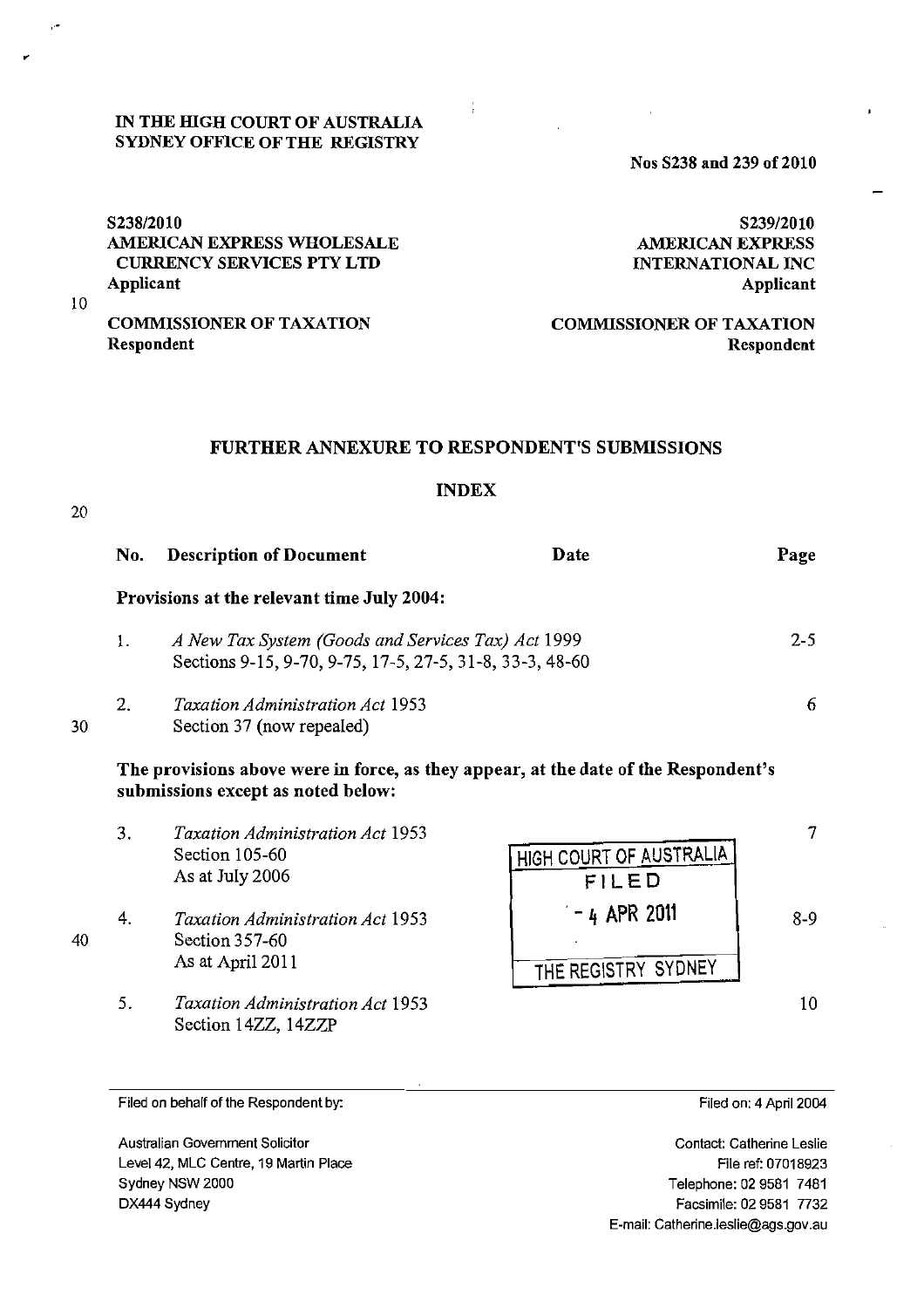

t,

# **A New Tax System (Goods and Services Tax) Act 1999**

Act No. 55 of 1999 as amended

#### 9-15 Consideration

- *(1) Consideration* includes:
	- (a) any payment, or any act or forbearance, in connection with a supply of anything; and
	- (b) any payment, or any act or forbearance, in response to or for the inducement of a supply of anything.
- (2) It does not matter whether the payment, act or forbearance was voluntary, or whether it was by the <sup>\*</sup>recipient of the supply.
- (2A) It does not matter:
	- (a) whether the payment, act or forbearance was in compliance with an order of a court, or of a tribunal or other body that has the power to make orders; or
	- (b) whether the payment, act or forbearance was in compliance with a settlement relating to proceedings before a court, or before a tribunal or other body that has the power to make orders.
- (2B) For the avoidance of doubt, the fact that the supplier is an entity of which the 'recipient of the supply is a member, or that the supplier is an entity that only makes supplies to its members, does not prevent the payment, act or forbearance from being consideration.
	- (3) However:
		- (a) if a right or option to acquire a thing is granted, then:
			- (i) the consideration for the supply of the thing on the exercise of the right or option is limited to any additional consideration provided either for the supply or in connection with the exercise of the right or option; or
			- (ii) if there is no such additional consideration—there is no consideration for the supply; and
		- (b) making a gift to a non-profit body is not the provision of consideration; and
		- ( c) a payment made by a 'government related entity to another government related entity is not the provision of consideration if the payment is specifically covered by an appropriation under an 'Australian law.

## 9-70 The amount of GST on taxable supplies

The amount of GST on a \*taxable supply is 10% of the \*value of the taxable supply.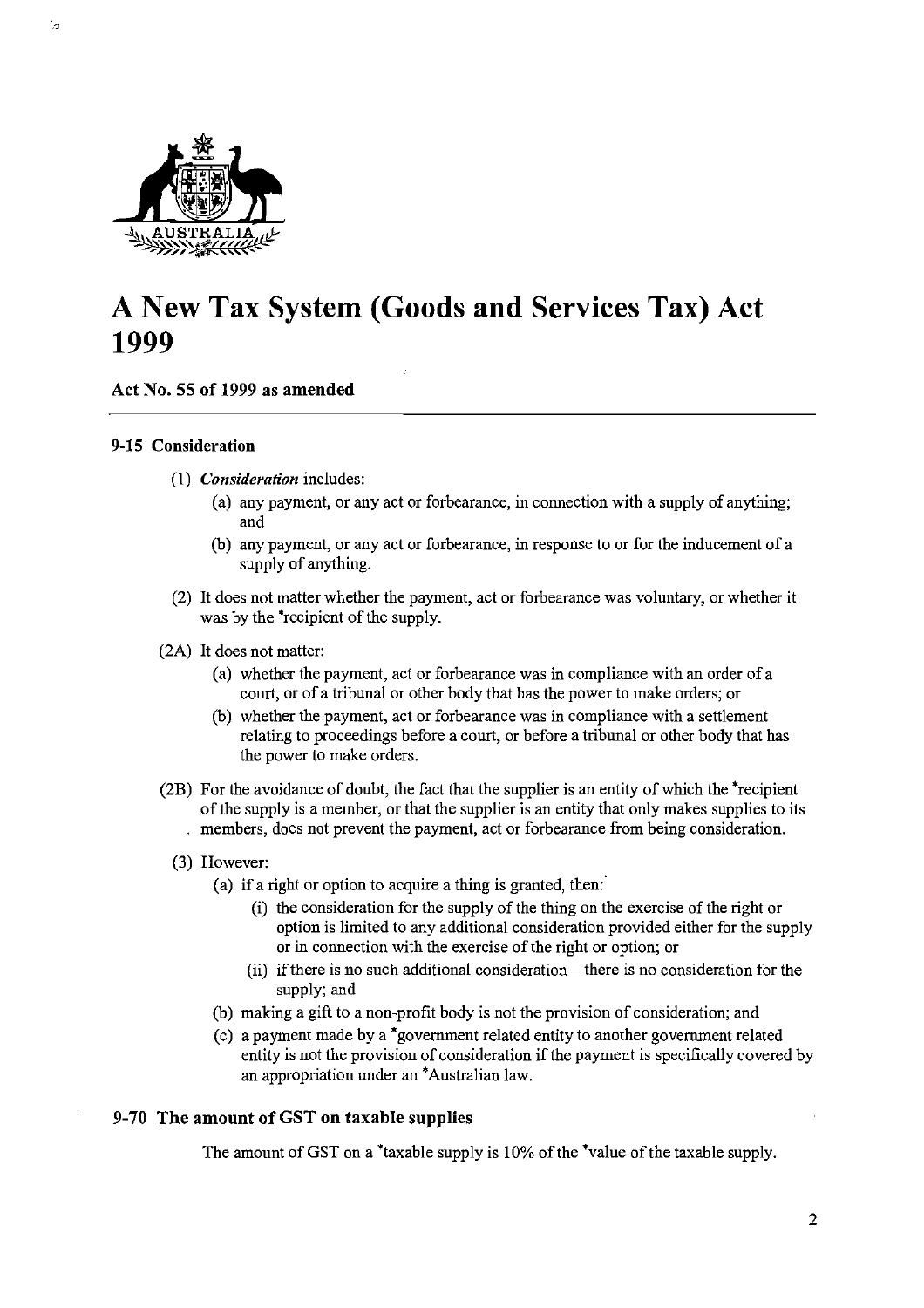#### **9-75 The value of taxable supplies**

را

(1) The *value* ofa \*taxable supply is as follows:

$$
Price \times \frac{10}{11}
$$

where:

*price* is the sum of:

- (a) so far as the \*consideration for the supply is consideration expressed as an amount of \*money-the amount (without any discount for the amount of GST (if any) payable on the supply); and
- (b) so far as the consideration is not consideration expressed as an amount of moneythe \*GST inclusive market value of that consideration.
- **Example: You make a taxable supply by selling a car for \$22,000 in the course of carrying on an enterprise.**

**The value** of the **supply is:** 

 $$22,000 \times \frac{10}{11} = $20,000$ 

The GST on the supply is therefore \$2,000 (i.e. 10% of \$20,000).

(2) However, if the taxable supply is of a \*luxury car, the *value* of the taxable supply is as follows:

```
Luxury car tax value \times \frac{10}{11}
```
where:

*luxury car tax value* has the meaning given by section 5-20 of the *A New Tax System (Luxury Car Tax) Act 1999.* 

- (3) In working out under subsection (1) the value of a \*taxable supply made in a \*tax period, being a supply that is a \*fringe benefit, the price is taken to be the sum of:
	- (a) to the extent that, apart from this subsection, paragraph (a) of the definition of *price*  in subsection (1) would be applicable:
		- (i) if the fringe benefit is a car fringe benefit-so much of the amount that would be worked out under that paragraph as represented the \*recipient's payment made in that period; or
		- (ii) if the fringe benefit is a benefit other than a car fringe benefit-so much of the amount that would be worked out under that paragraph as represented the \*recipients contribution made in that period; and
	- (b) to the extent that, apart from this subsection, paragraph (b) of the definition of *price*  in subsection (l) would be applicable:
		- $(i)$  if the fringe benefit is a car fringe benefit—so much of the amount that would be worked out under that paragraph as represented the recipient's payment made in that period; or
		- (ii) if the fringe benefit is a benefit other than a car fringe benefit-so much of the amount that would be worked out under that paragraph as represented the recipients contribution made in that period.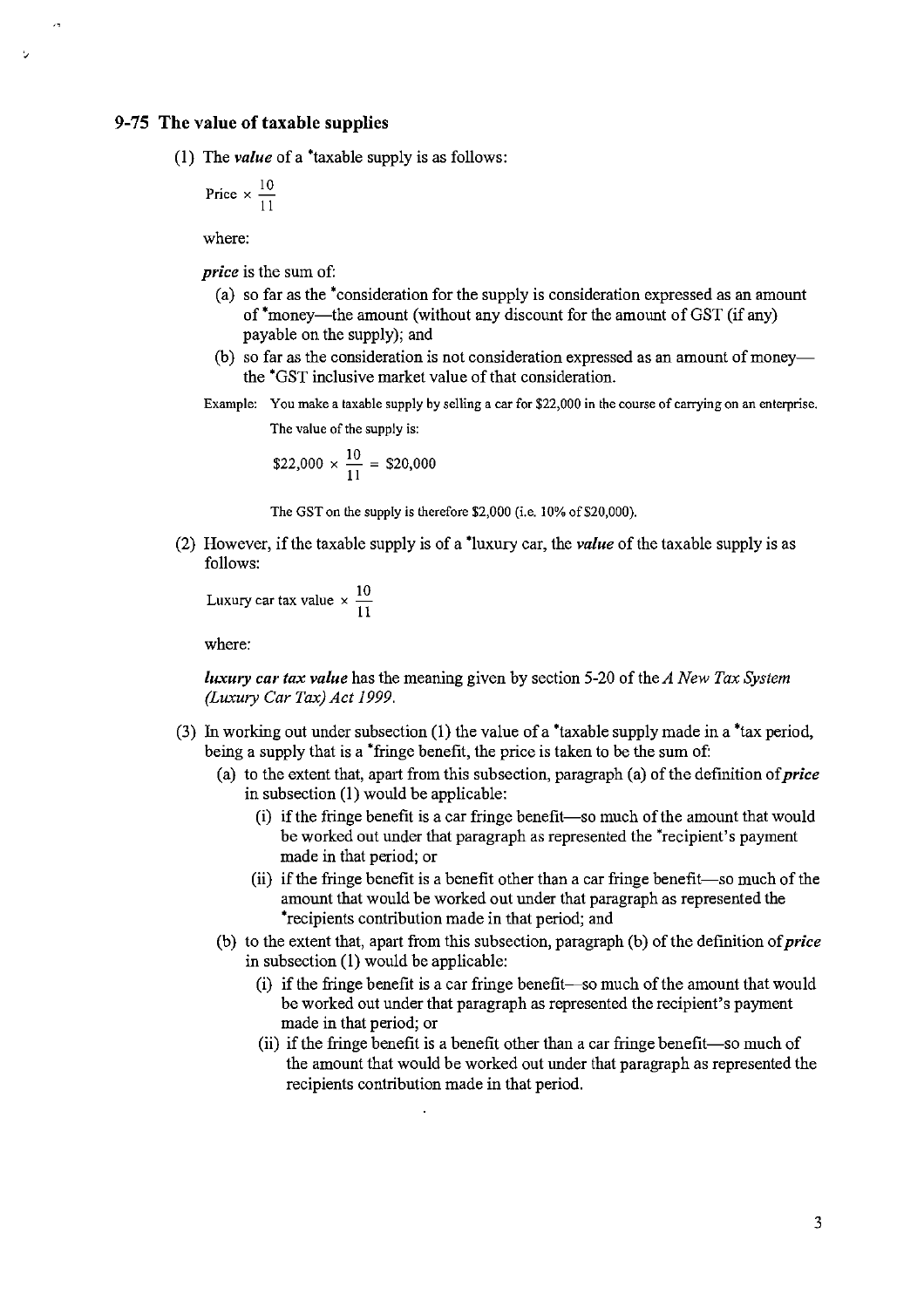#### 17-5 Net amounts

(1) The *net amount* for a tax period applying to you is worked out using the following fonnula:

GST - Input tax credits

where:

GST is the sum of all of the GST for which you are liable on the 'taxable supplies that are attributable to the tax period.

*input tax credits* is the sum of all of the input tax credits to which you are entitled for the 'creditable acquisitions and 'creditable importations that are attributable to the tax period.

For the basic rules on what is attributable to a particular period, see Division 29.

(2) However, the 'net amount for the tax period may be increased or decreased if you have any 'adjustments for the tax period.

#### $27-5$  General rule- $-3$  month tax periods

The *tax periods* that apply to you are each period of 3 months ending on 31 March, 30 June, 30 September or 31 December in any year, except to the extent that:

- (a) an election is in force under section  $27-10$ ; or
- (b) the Commissioner determines otherwise under this Division.
- Note: Several provisions in Chapter 4 provide for different tax periods. In particular, Division 151 provides for annual tax periods.

#### 31-8 When GST returns must be given—quarterly tax periods

- (1) If a tax period applying to you is a  $*$ quarterly tax period, you must give your  $*$ GST return for the tax period to the Commissioner:
	- (a) as provided in the following table; or
	- (b) within such further period as the Commissioner allows.

| When quarterly GST returns must be given |                                                      |                                                                      |  |  |
|------------------------------------------|------------------------------------------------------|----------------------------------------------------------------------|--|--|
| <b>Item</b>                              | If this day falls within the<br>quarterly tax period | Give the GST return to the<br>Commissioner on or before<br>this day: |  |  |
|                                          | 1 September                                          | the following 28 October                                             |  |  |
| 2                                        | 1 December                                           | the following 28 February                                            |  |  |
| 3                                        | 1 March                                              | the following 28 April                                               |  |  |
|                                          | June                                                 | the following 28 July                                                |  |  |

#### (2) A tax period is a *quarterly tax period* if:

- (a) it is a period of 3 months; or
- (b) it would be a period of 3 months but for the application of section 27 -30 or 27-35.
- Note: Under section 27-30, a tax period can be detennined to take account of changes in tax periods. Under section 27-35, the start or finish of a 3 month tax period can vary by up to 7 days from the start or finish of a normal quarter.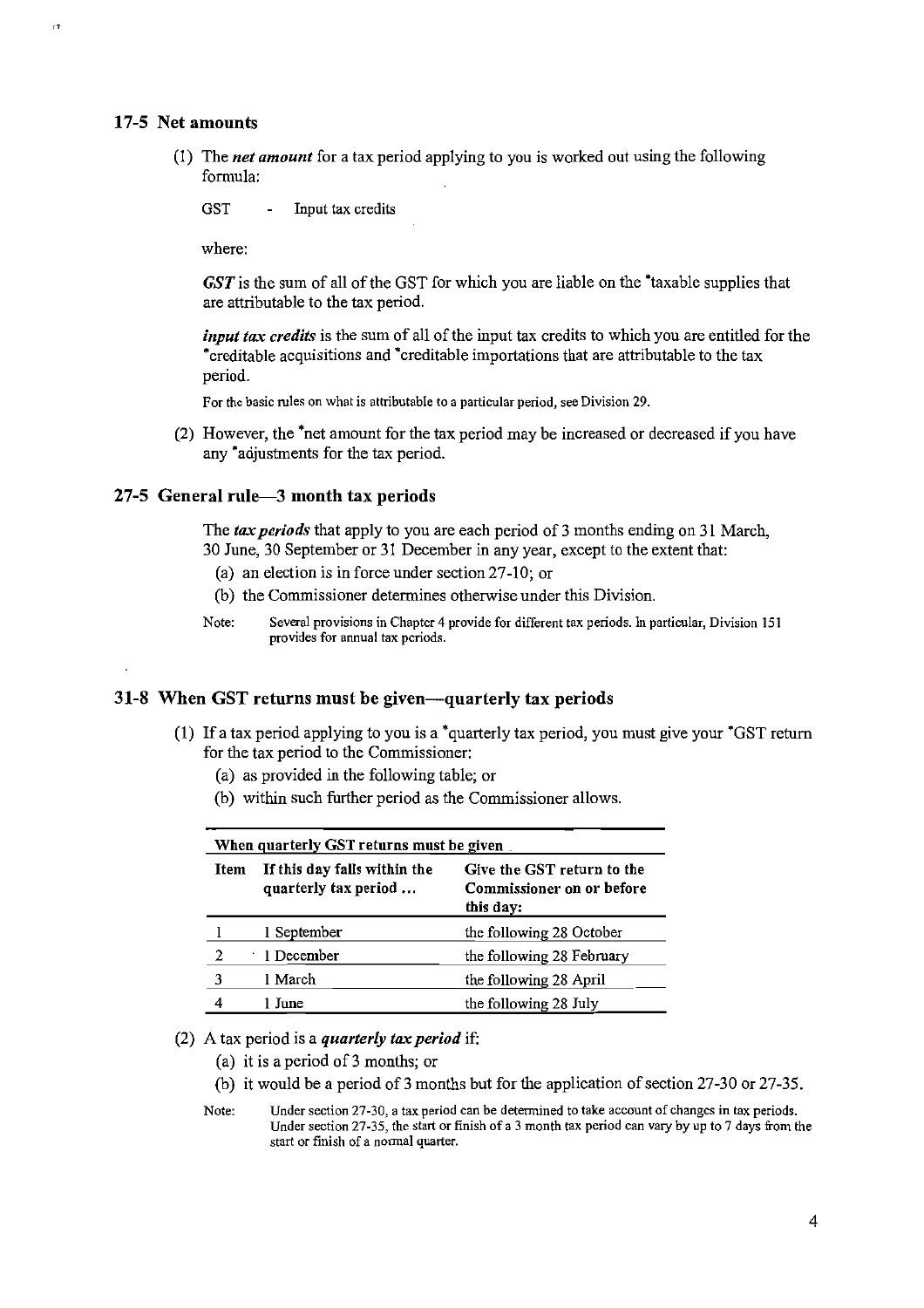## 33-3 When payments of net amounts must be made—quarterly tax periods

#### If:

(a) the 'net amount for a tax period applying to you is greater than zero; and

(b) the tax period is a 'quarterly tax period;

you must pay the net amount to the Commissioner as follows:

| When quarterly GST payments must be made |                                                      |                                                                     |  |  |
|------------------------------------------|------------------------------------------------------|---------------------------------------------------------------------|--|--|
| <b>Item</b>                              | If this day falls within the<br>quarterly tax period | Pay the net amount to the<br>Commissioner on or before<br>this day: |  |  |
|                                          | 1 September                                          | the following 28 October                                            |  |  |
| 2                                        | 1 December                                           | the following 28 February                                           |  |  |
|                                          | 1 March                                              | the following 28 April                                              |  |  |
|                                          | 1 June                                               | the following 28 July                                               |  |  |

## 48-60 GST returns

- (l) If you are a 'member of a 'GST group during the whole of a tax period, you are not required to give to the Commissioner a 'GST return for that tax period, unless you are the 'representative member of the group during that period.
	- Note: If you were not a member of a GST group during the whole of a tax period, you are still obliged to give a GST return for the tax period, and (because of section 48-51) your net amount for the tax period will take into account your liabilities and entitlements relating to the one or more parts of the tax period during which you were not a member.
- (2) This section has effect despite section 31-5 (which is about who must give GST returns).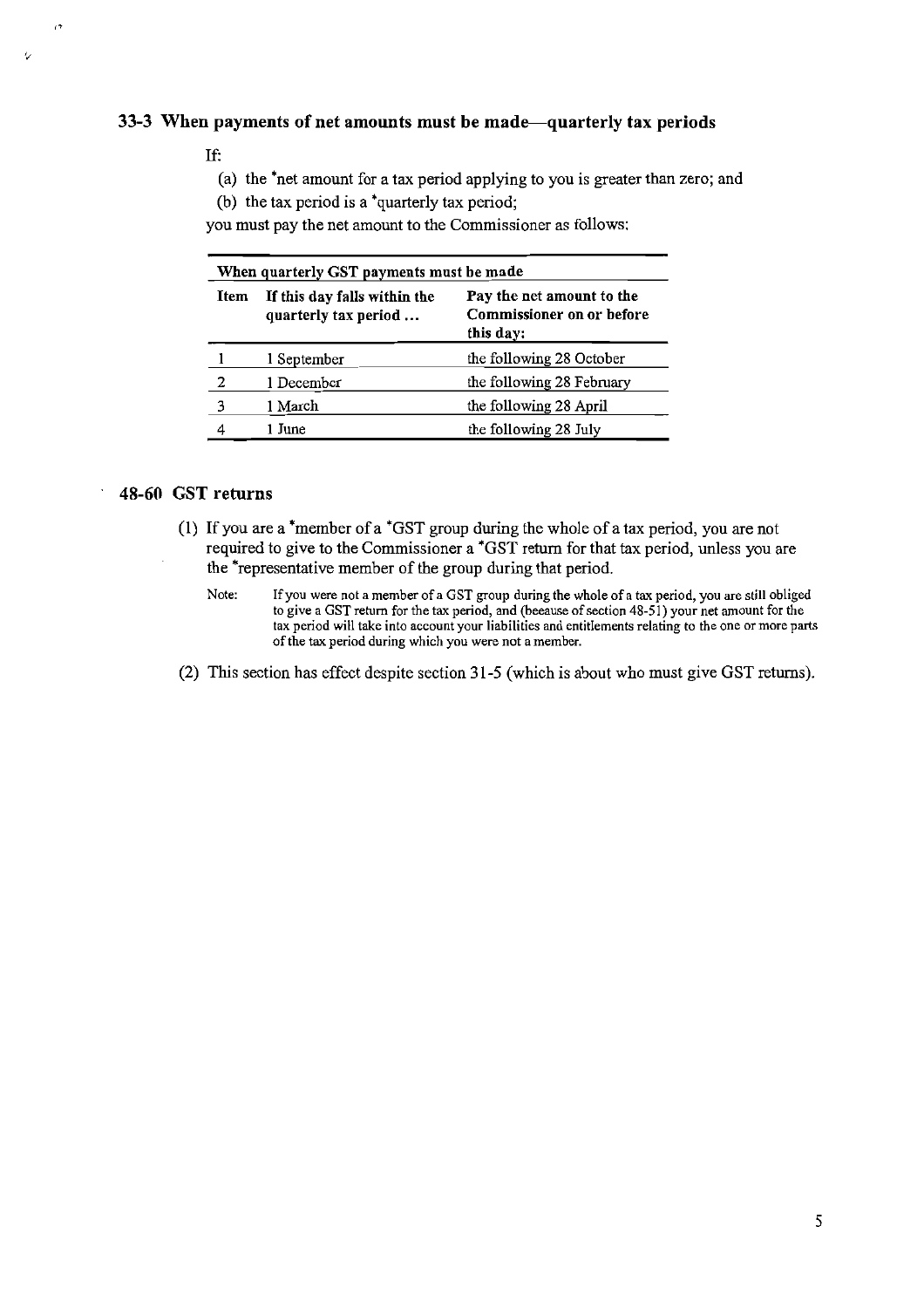# **Taxation Administration Act 1953**

## Act No. 1 of 1953 as amended

.,

In force as at July 2004 (repealed by Act No. 73 of 2006)

## 37 Reliance on Commissioner's interpretation of an indirect tax law

37 (1) [Application of section] This section applies to you if:

- (a) the Commissioner alters a previous ruling that applied to you; and
- (b) relying on the previous ruling, you have unpaid a net amount or an amount of indirect tax, or the Commissioner has overpaid an amount under section 35-5 of the GST Act, in respect of one or more:
	- (i) taxable supplies or taxable importations; or
	- (ii) taxable dealings; or
	- (iii) taxable supplies of luxury cars or taxable importations of luxury cars; or
	- (iv) creditable acquisitions or creditable importations;

that happened before the alteration.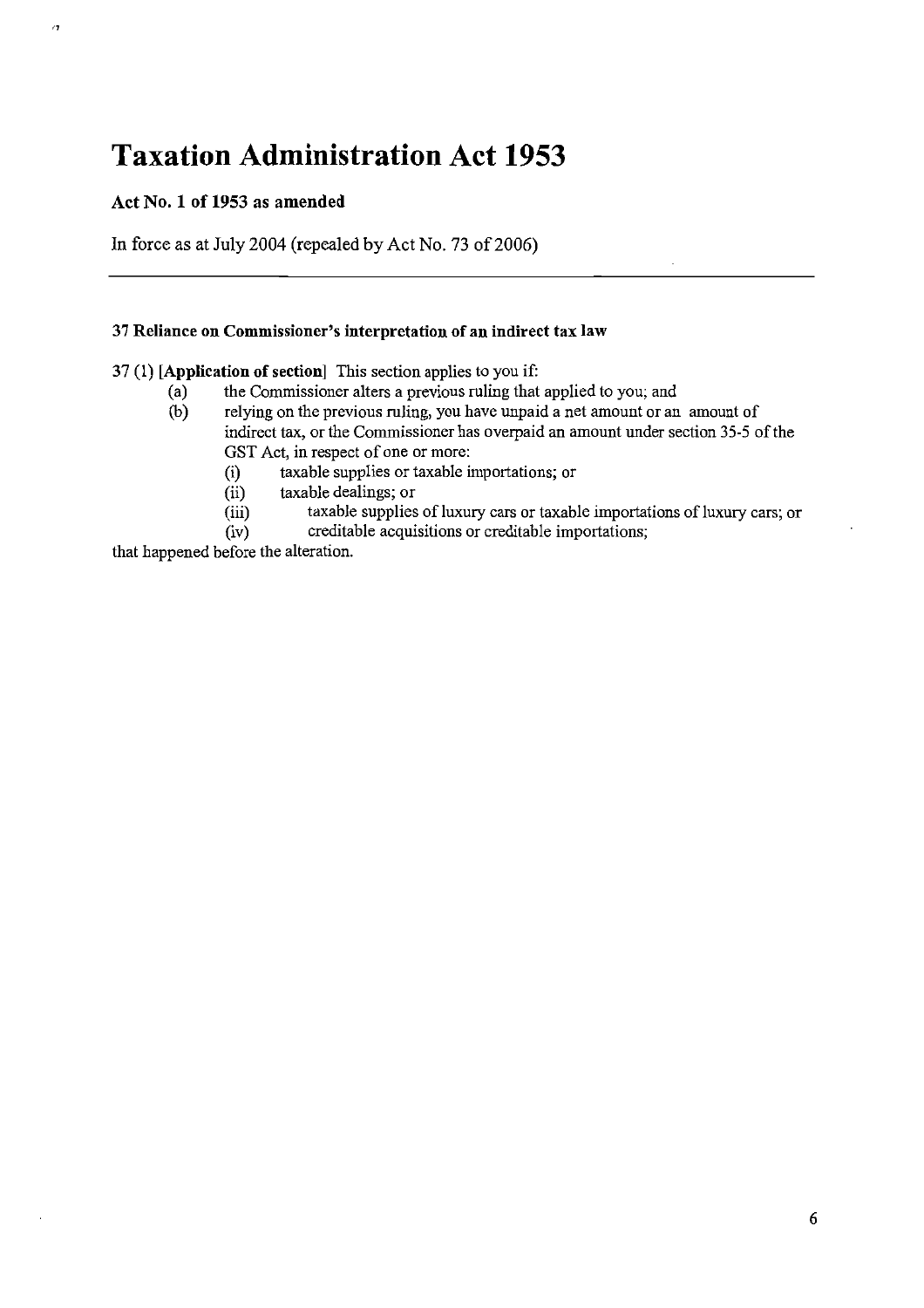

, ,

# **Taxation Administration Act 1953**

## Act No. 1 of 1953 as amended

Inserted by Act No. 73 of 2006, s 3 and Sch 5 item 41, with effect from 1 July 2006 Repealed by Act No. 74 of 2010

## 105-60 Reliance on Commissioner's interpretation of an indirect tax law (other than a fnel tax law)

- (1) This section applies to you if:
	- (a) the Commissioner alters a previous 'indirect tax ruling that applied to you; and
	- (b) relying on the previous ruling, you have underpaid a\*net amount or an amount of 'indirect tax, or the Commissioner has overpaid an amount under section 35-5 of the \*GST Act, in respect of one or more:
		- (i) \*taxable supplies or \*taxable importations; or
		- (ii) \*wine taxable dealings; or
		- (iii)  $*$ taxable supplies of luxury cars or  $*$ taxable importations of luxury cars; or
		- (iv) \*creditable acquisitions or\*creditable importations;

That happened before the alteration.

Note: For reliance on the Commissioner's interpretation of a fuel tax law, see Division 357.

- (2) Unless the Commissioner is satisfied that you contributed to the giving, or continuing in force, of the earlier ruling by a misstatement or by suppressing a material fact:
	- (a) the underpaid \*net amount or \*indirect tax ceases to be payable; or
	- (b) the overpaid amount under section 35-5 of the \*GST Act is taken to have been payable in full; from when the previous ruling was made.
- (3) In deciding whether an \*indirect tax ruling applies to you, or whether a ruling has been altered:
	- (a) a \*private indirect tax ruling applies only to the entity to whom it was given; and
	- (b) so far as a private indirect tax ruling conflicts with an earlier \*public indirect tax ruling, the private indirect tax ruling prevails; and
	- (c) so far as a public indirect tax ruling conflicts with an earlier private indirect tax ruling, the public indirect tax ruling prevails; and
	- (d) an alteration that a later indirect tax ruling makes to an earlier indirect tax ruling is disregarded so far as the alteration results from a change in the law that came into operation after the earlier indirect tax ruling was given.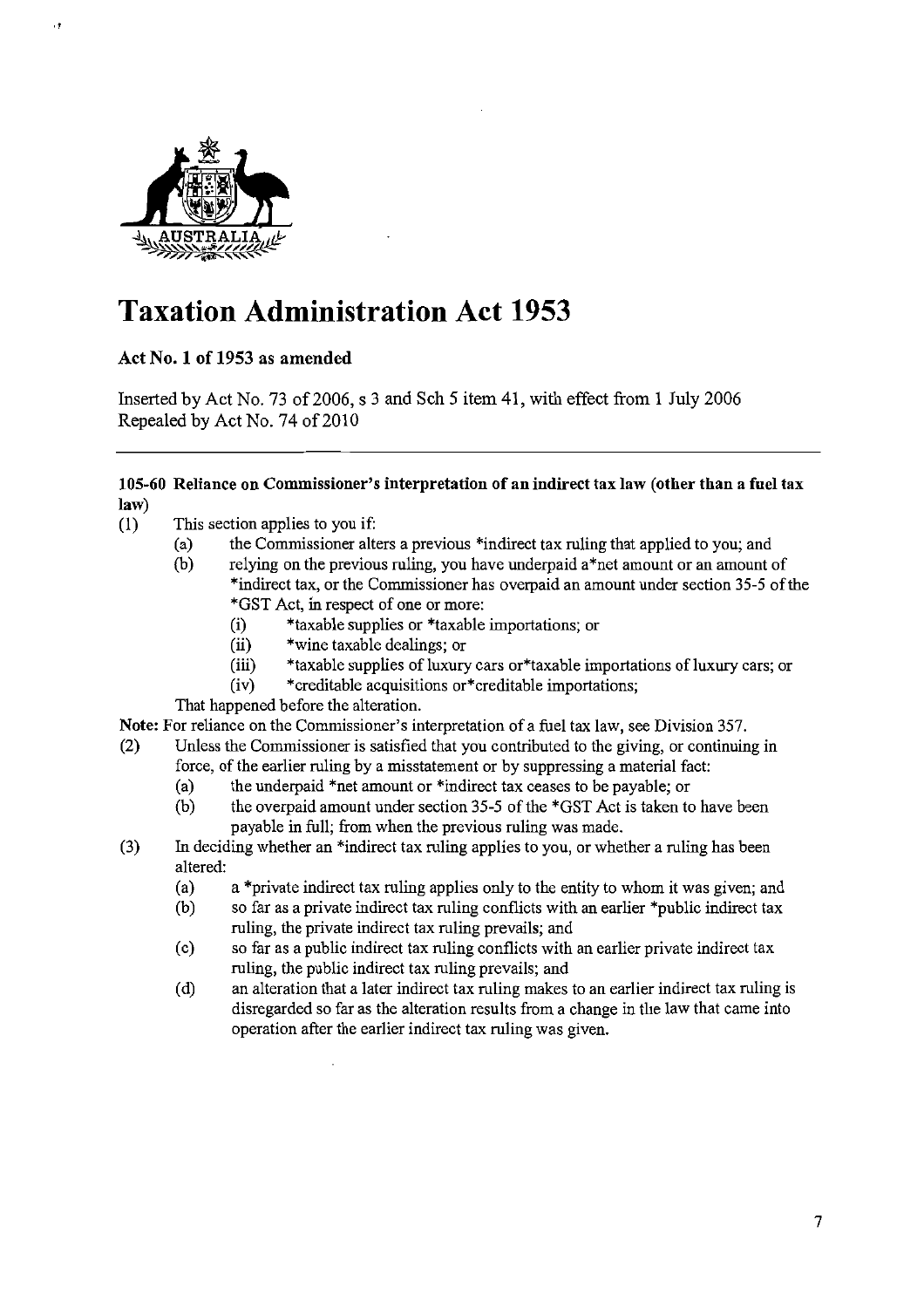

 $, \, \cdot$ 

# Taxation Administration Act 1953

## Act No. 1 of 1953 as amended

Inserted by Act No. 74 of 2010

## 357-60 When rulings are binding on the Commissioner

- (1) Subject to subsection (5), a ruling binds the Commissioner in relation to you (whether or not you are aware of the ruling) if:
	- (a) the ruling applies to you; and
	- (b) you rely on the ruling by acting (or omitting to act) in accordance with the ruling.

Example 1: A public ruling is expressed to apply to a class of entities in relation to a particular scheme. Tim is a member of that class of entities and he is one of a number of taxpayers who enter into that scheme. The.ruling applies to Tim.

Tim relies on the ruling by lodging an income tax return that is in accordance with the ruling.

Under the ruling, Tim's deductions in relation to the scheme are worked out to be a particular amount. Because Tim has relied on the ruling, the Commissioner must use that amount in making Tim's assessment (unless Tim stops relying on the ruling or the law is more favourable to him: see sections 357-65 and 357-70).

Example 2: Cecelia applies for, and obtains, a private ruling that, when she makes a payment in specified circumstances, she would not have to withhold an amount under a relevant provision. Cecelia makes the payment in the circumstances specified in the ruling, so the ruling applies to her.

> Cecelia relies on the ruling by not withholding an amount from the payment. The Commissioner must not apply the provision in relation to Cecelia in a way that is inconsistent with the ruling (unless Cecelia stops relying on the ruling or the law is more favourable to her: see sections 357-65 and 357-70).

- Example 3: Cathie obtains a private ruling that a type of supply she makes is GST -free. She relies on the ruling by:
	- (a) giving her customers invoices that show no GST payable on the supplies; and
	- (b) lodging her GST return on the basis that the supplies are GST-free.

The Commissioner must administer the GST law in relation to Cathie on the basis that the supplies to which the ruling relates are GST-free. This does not apply if Cathie stops relying on the ruling, such as by issuing tax invoices that show GST payable on the supplies: see paragraph  $(1)(b)$ .

- Note I: A ruling about the amount of tax payable that binds the Commissioner provides protection in relation to that amount. There is no shortfall interest charge or tax shortfall penalty payable in respect of that amount as there can be no shortfall in tax payable.
- Note 2: A ruling about the operation of a provision would stop applying to you if the provision is repealed, or is amended to have a different effect. However, if the provision is re-enacted and expresses the same ideas as the old provision, the ruling would still apply: see section 357-85.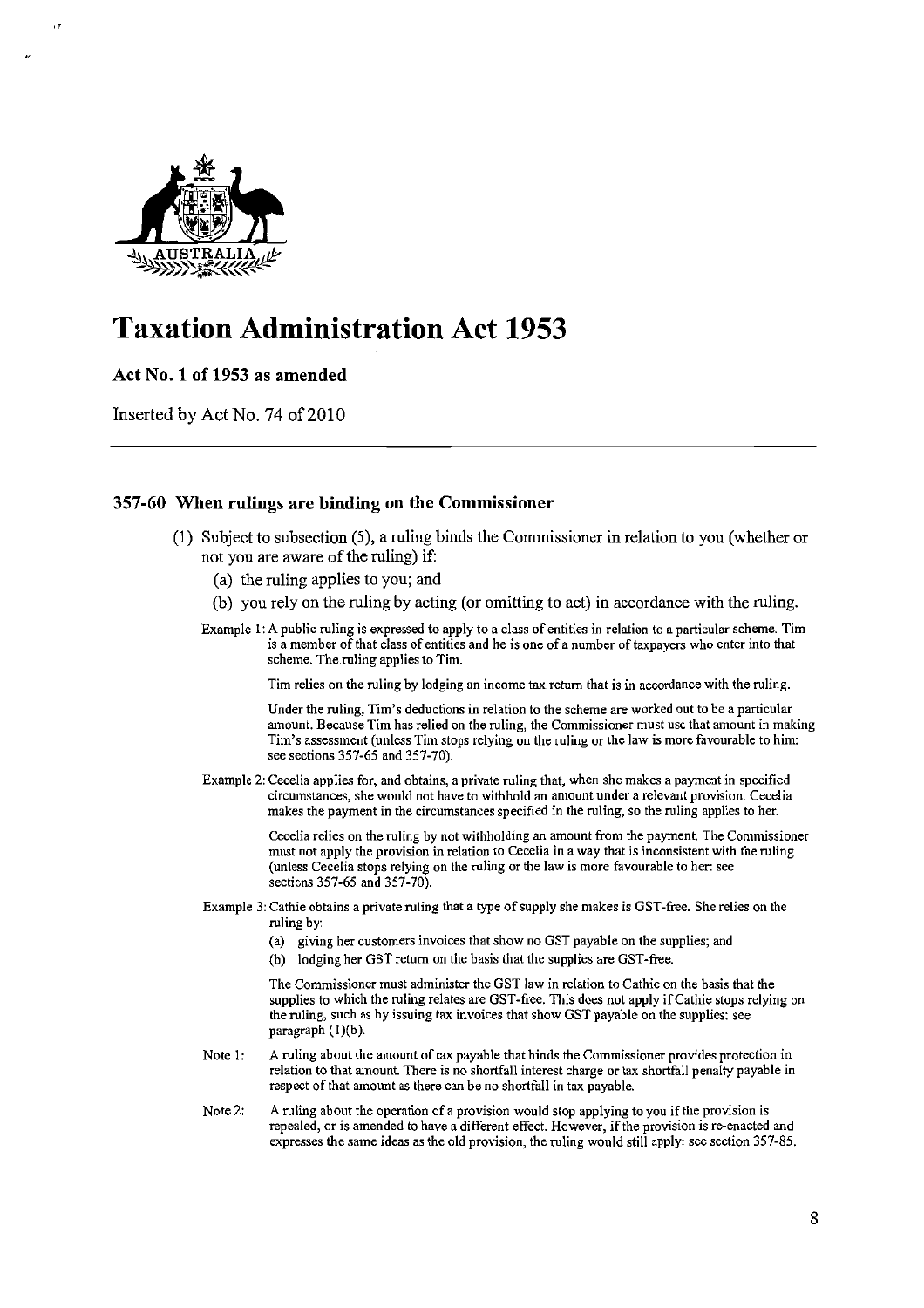(2) You may rely on the ruling at any time unless prevented from doing so by a time limit imposed by a \*taxation law, It is not necessary to do so at the fIrst opportunity,

*GSTrulings* 

"

 $\ddot{\phantom{0}}$ 

- (3) The \*GST payable on a \*supply or importation is the amount worked out in accordance with a ruling (if any) that:
	- (a) relates to the GST payable on the supply or importation; and
	- (b) binds the Commissioner in relation to the supplier or importer,
	- **Note: The ruling will stop affecting the GST payable** if the **supplier or importer stops relying on the**  ruling: see paragraph (1)(b).
- (4) Subsection (3) does not apply for the purposes of an objection to the ruling under section 359-60.

#### *Indirect tax rulings*

- (5) An \*indirect tax or excise ruling (except to the extent that the ruling relates to an \*excise law) binds the Commissioner in relation to:
	- ( a) an entity (the *representative entity)* that is:
		- (i) the \*representative member of a \*GST group; or
		- (ii) the  $*$ joint venture operator of a  $*$ GST joint venture; or
		- (iii) the \*representative of an 'incapacitated entity; and
	- (b) an entity (the *member entity)* that is:
		- (i) a \*member of the GST group; or
		- (ii) a 'participant in the GST joint venture; or
		- (iii) the incapacitated entity;

if, and only if, both the representative entity and the member entity rely on the ruling by acting (or omitting to act) in accordance with the ruling.

### (6) Subsection (5) applies if:

- (a) the ruling applies to the member entity; and
- (b) the ruling relates to what would be:
	- (i) a liability of the member entity to 'indirect tax; or
	- (ii) an entitlement of the member entity to a credit (other than a 'fuel tax credit) under an 'indirect tax law; or
	- (iii) an 'increasing adjustment, a 'decreasing adjustment, or a luxury car tax adjustment (within the meaning of the 'Luxury Car Tax Act), that the member entity has;

if the rules in the indirect tax law relating to 'GST groups, \*GST joint ventures or \*incapacitated entities did not apply; and

- (c) because of those rules:
	- (i) if that indirect tax were payable, it would be payable by the representative entity; or
	- (ii) if there was an entitlement to that credit, it would be an entitlement of the representative entity; or
	- (iii) if any entity had that adjustment, it would be an adjustment that the representative entity had.